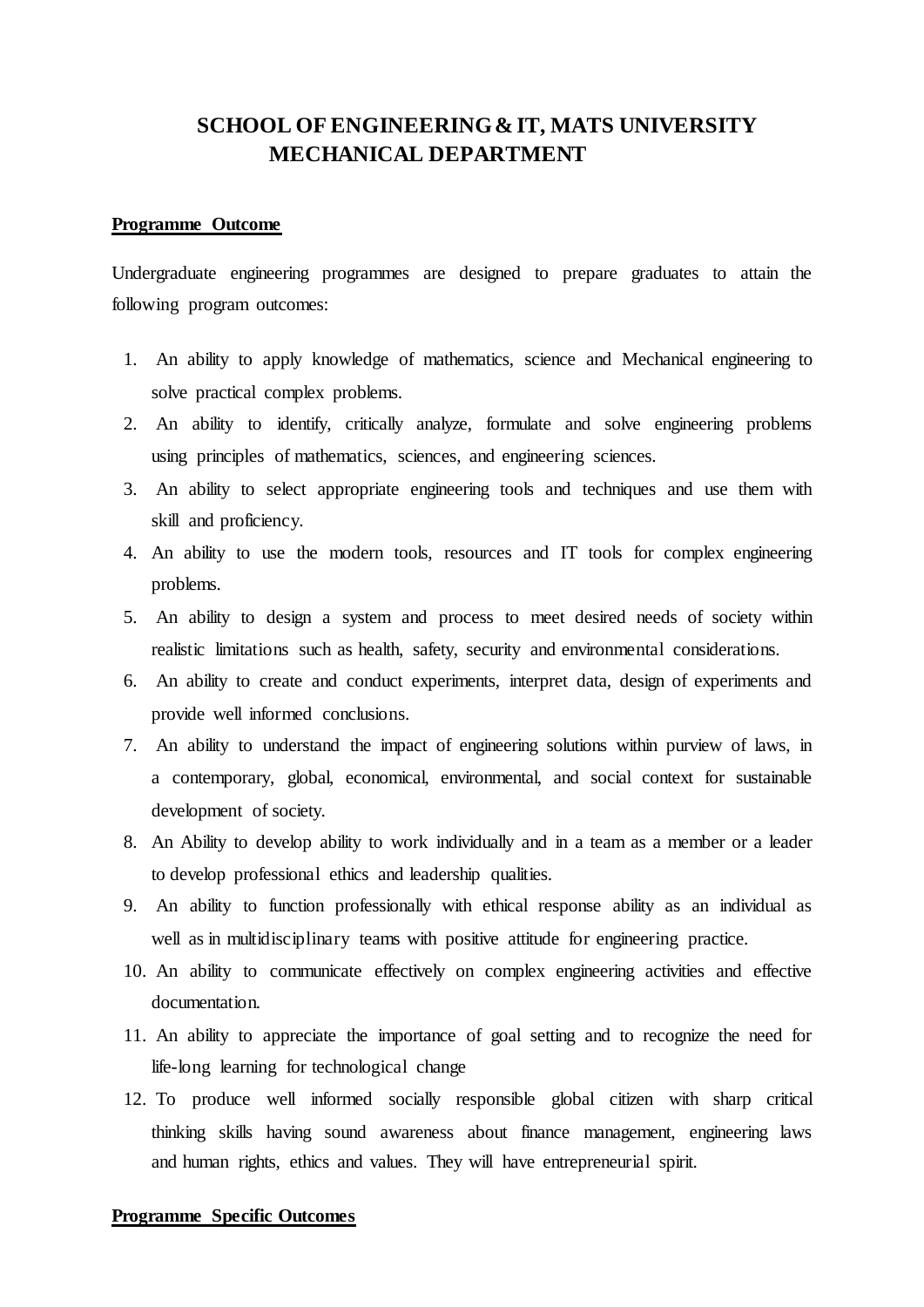## **P.G –M.Tech in Turbo Engineering**

## **Programme Specific Outcomes**

- 1. Analyze, design and evaluate mechanical components and systems.
- 2. Plan the manufacturing of given mechanical components and systems (methods design,

process plan, process automation and manufacturing methods)

- 3. Apply modern management methods to manufacturing of components and systems
- 4. Analyze and design quality assurance systems

## **Mapping with PSOs with Pos:**

| Programme<br>Specific | Programme Outcome |                 |                 |                 |
|-----------------------|-------------------|-----------------|-----------------|-----------------|
| Outcomes              | PO <sub>1</sub>   | PO <sub>2</sub> | PO <sub>3</sub> | PO <sub>4</sub> |
|                       |                   |                 |                 |                 |
|                       |                   |                 |                 |                 |
|                       |                   |                 |                 |                 |
|                       |                   |                 |                 |                 |

|    |              |                             | pot | P <sub>02</sub> | PO3 | PO <sub>4</sub> |
|----|--------------|-----------------------------|-----|-----------------|-----|-----------------|
| Y  | S.           | Finite Element              | Y   | Y               |     |                 |
| E  | E            | methods                     |     |                 |     |                 |
| A  | $\mathbf M$  | Advance Heat                |     |                 | Y   |                 |
| R- | $\mathbf{1}$ | Transfer                    |     |                 |     |                 |
| T  |              | Experimental                |     |                 |     |                 |
|    |              | Techniques                  |     |                 |     |                 |
|    |              | <b>Advance Fluid</b>        |     | Y               |     | Y               |
|    |              | Dynamics                    |     |                 |     |                 |
|    |              | <b>Gas Turbine</b>          | Y   | Y               | Y   |                 |
|    |              | Cycle & Jet                 |     |                 |     |                 |
|    |              | Propulsion                  |     |                 |     |                 |
|    |              | <b>CAD</b> / <b>CAE</b> Lab | Y   |                 | Y   |                 |
|    |              | Advance Heat                | Y   |                 | Y   | Y               |
|    |              | Transfer Lab                |     |                 |     |                 |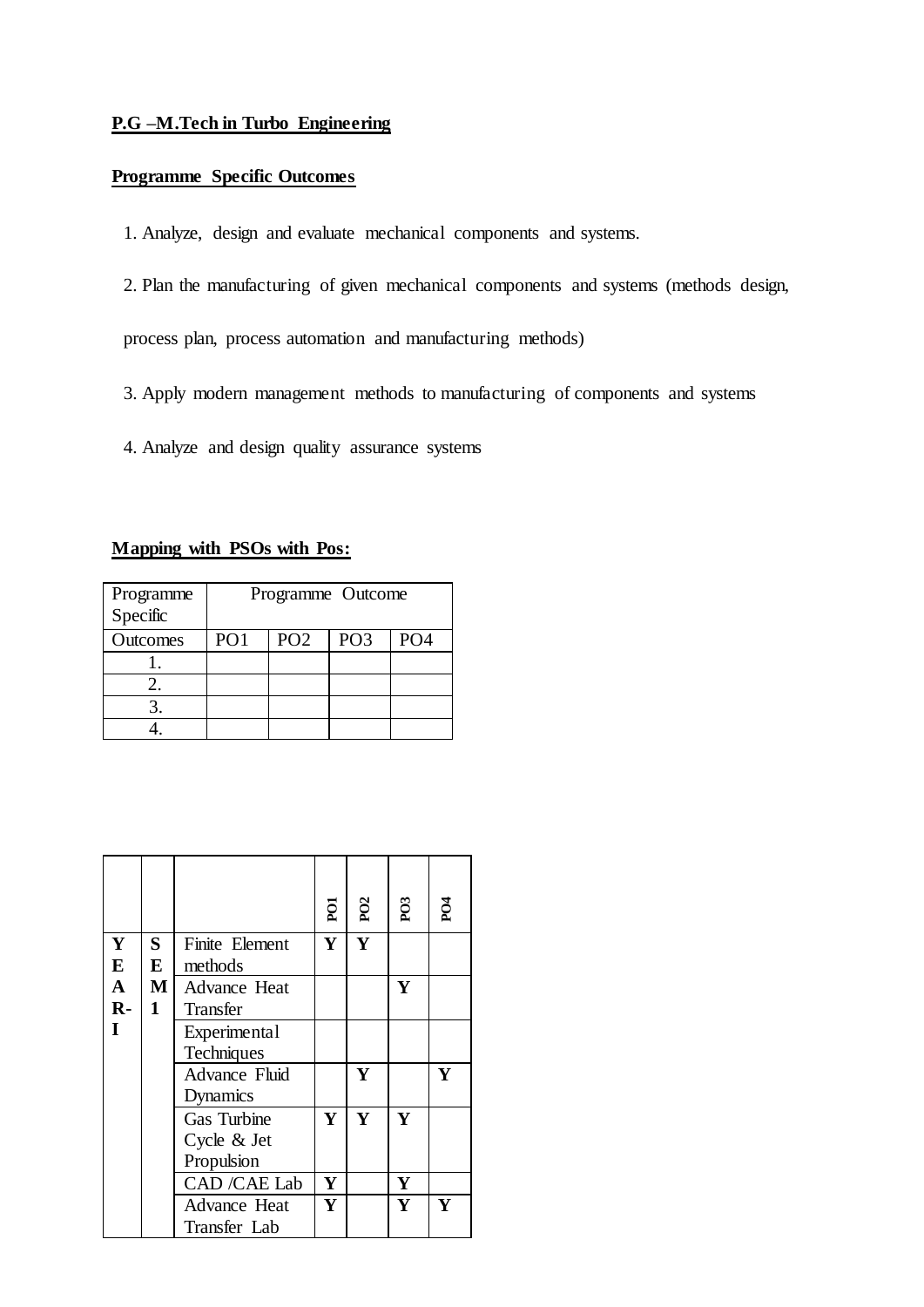|                |                | Finite Element        | Y |   | Y | Y |
|----------------|----------------|-----------------------|---|---|---|---|
|                |                | methods               |   |   |   |   |
|                |                | Advance Heat          |   |   |   |   |
|                |                | Transfer              |   |   |   |   |
|                |                | Gas Turbine &         |   |   |   | Y |
|                |                | Jet Propulsion        |   |   |   |   |
|                |                | Lab                   |   |   |   |   |
|                | S              | Gas Dynamics          | Y | Y |   |   |
|                | E              | and Flow              |   |   |   |   |
|                |                | Through Turbo         |   |   |   |   |
|                | $\mathbf{M}$   | Machine               |   |   |   |   |
|                | $\overline{2}$ | Passages              |   |   |   |   |
|                |                | <b>Thermal Turbo</b>  | Y | Y | Y | Y |
|                |                | Machines              |   |   |   |   |
|                |                | Hydro Turbo           |   |   | Y |   |
|                |                | Machines              |   |   |   |   |
|                |                | Computational         |   |   |   |   |
|                |                | Fluid Dynamics        |   |   |   |   |
|                |                | Energy & Exergy       | Y | Y |   |   |
|                |                | Analysis              |   |   |   |   |
|                |                | <b>Advanced Fluid</b> |   |   |   |   |
|                |                | Machinery Lab         |   |   |   |   |
|                |                | Gas Dynamics          | Y |   | Y | Y |
|                |                | Lab                   |   |   |   |   |
|                |                | Turbo Machine         | Y |   | Y |   |
|                |                | Design Lab            |   |   |   |   |
| Y              | S              | Fatigue and           |   |   |   |   |
| ${\bf E}$      | E              | Fracture              | Y | Y |   |   |
| $\mathbf{A}$   | $\mathbf{M}$   | Mechanics             |   |   |   |   |
| $R -$          | 3              | High                  |   |   |   |   |
| $\overline{2}$ |                | Temperature           |   |   |   | Y |
|                |                | Materials             |   |   |   |   |
|                |                | Design of Heat        |   |   |   |   |
|                |                | Exchanger             | Y | Y |   |   |
|                |                | CFD Lab               | Y | Y |   |   |
|                |                | Project Work          |   |   |   |   |
|                |                | $Phase - I$           |   | Y |   |   |
|                |                | Project Work          | Y | Y | Y | Y |
|                |                | Phase $-II$           |   |   |   |   |
|                |                |                       |   |   |   |   |
|                |                |                       |   |   |   |   |
|                | S              |                       |   |   |   |   |
|                | E              |                       |   |   |   |   |
|                | M              |                       |   |   |   |   |
|                | 4              |                       |   |   |   |   |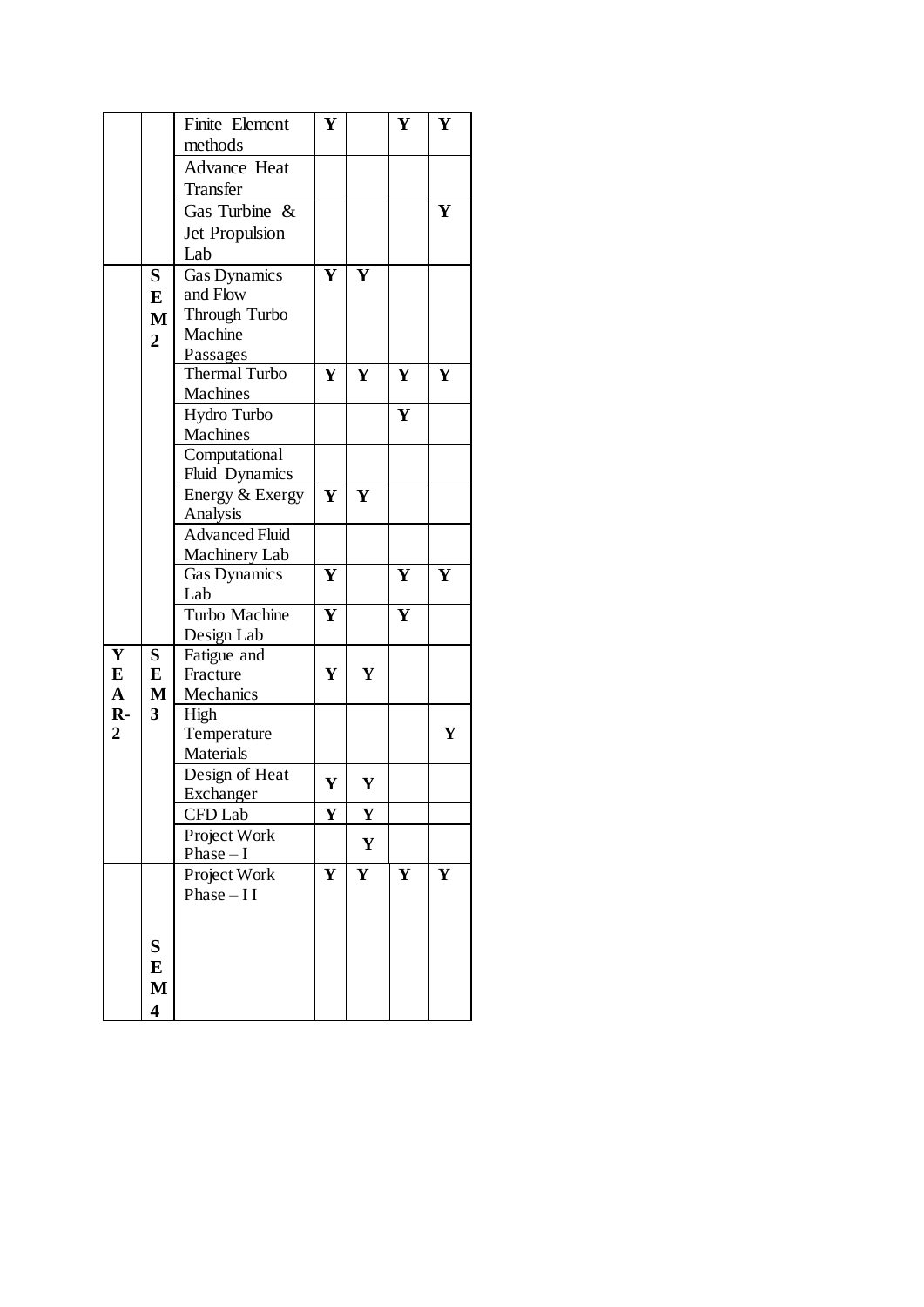# **SEMESTER-I MATS UNIVERSITY, RAIPUR (C.G.) SCHOOL OF ENGINEERING & I.T.**

Semester : 1st M.Tech Branch : Turbomachinery Subject Finite Element methods Code : ME 111

| Course objective:                                                                   |
|-------------------------------------------------------------------------------------|
| Understand the fundamental concepts of FEM.                                         |
| Understanding the use and knowledge of fundamental stiffness matrix.                |
| Know the behaviour and usage of each type of elements covered in this course.       |
| Be able to prepare a suitable FE model for structural mechanical analysis problems. |
| Can interpret and evaluate the quality of the results                               |
| Be aware of the limitations of the FEM.                                             |

**UNIT-I INTRODUCTION :**Review of various approximate methods –Raleigh Ritz's, Galerkin and finite difference methods- Governing equation and convergence criteria of finite element method.

**UNIT-II DISCRETE ELEMENTS :**Bar elements, uniform sections, mechanical and thermal loading, varying section, truss analysis. Beam element - problems for various loadings and boundary conditions - longitudinal and lateral vibration. Use of local and natural coordinates.

**UNIT-III CONTINUUM ELEMENTS :**Plane stress, Plane strain and axisymmetric problems, constant and linear strain, triangular elements, stiffness matrix, axisymmetric load vector.

**UNIT-IV ISOPARAMETRIC ELEMENTS :**Definitions, Shape function for 4, 8 and 9 nodal quadrilateral elements, Stiffness matrix and consistent load vector, Gaussian integration

**UNIT-V FIELD PROBLEM :**Heat transfer problems, Steady state fin problems, Derivation of element matrices for two dimensional problems, Torsion problems.

## **TEXT BOOK**

- 1. Tirupathi.R. Chandrapatha and Ashok D. Belegundu –Introduction to Finite Elements in Engineering –Printice Hall India, Third Edition, 2003.
- 2. Rao. S.S., Finite Element Methods in Engineering, Butterworth and Heinemann, 2001.

## **REFERENCES**

- 1. Reddy J.N.–An Introduction to Finite Element Method –McGraw Hill 2000.
- 2. Krishnamurthy, C.S., Finite Element Analysis, Tata McGraw Hill, 2000.
- 3. Bathe, K.J. and Wilson, E.L., Numerical Methods in Finite Elements Analysis, Prentice Hall of India, 1985.
- 4. Robert D Cook, David S Malkus, Michael E Plesha, 'Concepts and Applications of Finite Element Analysis', 4th edition, John Wiley and Sons, Inc., 2003.
- 5. Larry J Segerlind, 'Applied Finite Element Analysis', Second Edition, John Wiley and Sons, Inc. 1984.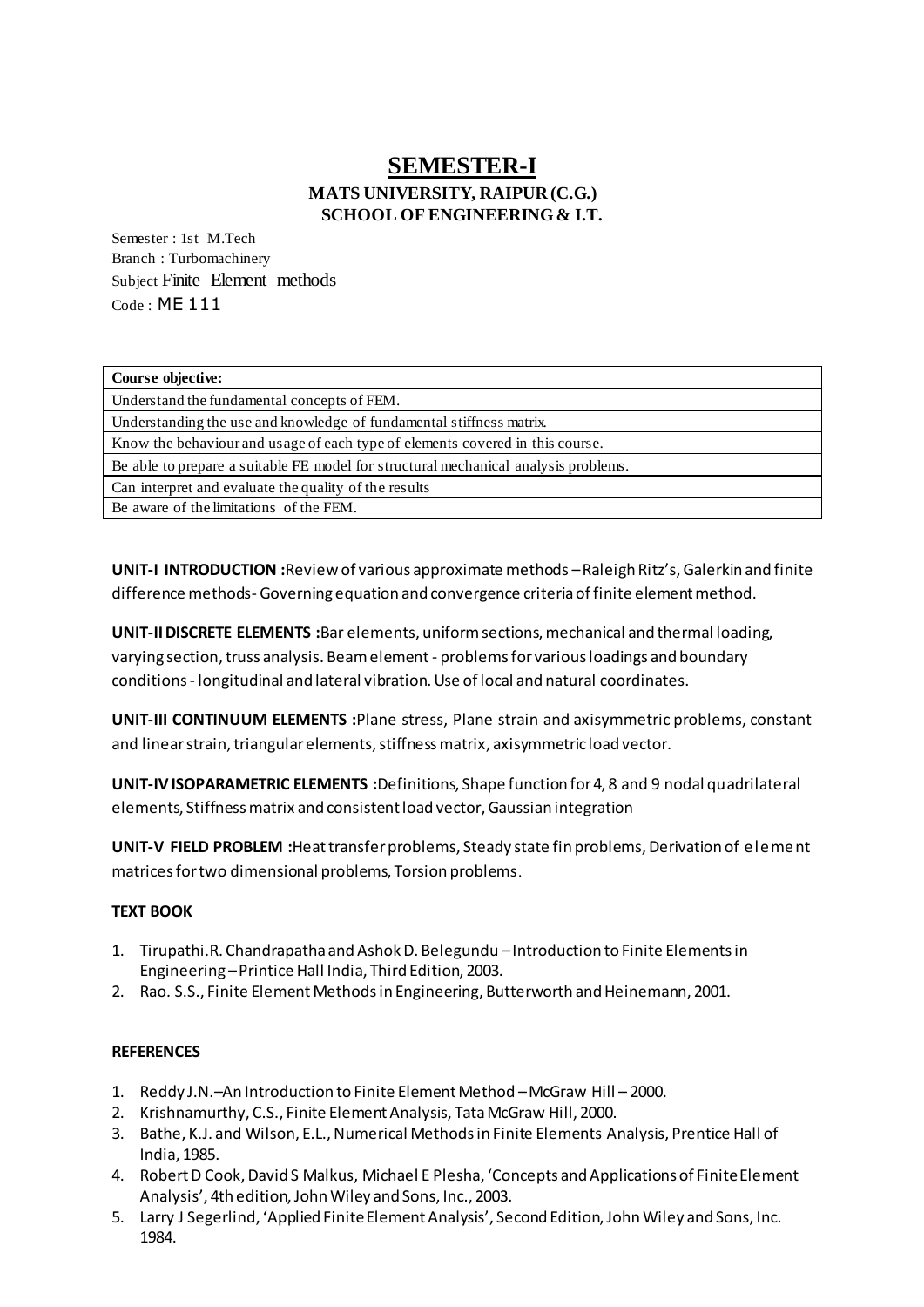#### **Course Outcome:**

Apply knowledge of finite element method for understanding, formulating and solving engineering problems. Analysis of structural and thermal systems.

Demonstrate creativeness in designing new systems components and processes in the field of engineering

Identify, analysis, and solve mechanical engineering problems useful to the society.

Work effectively with engineering and science teams as well as with multidisciplinary problems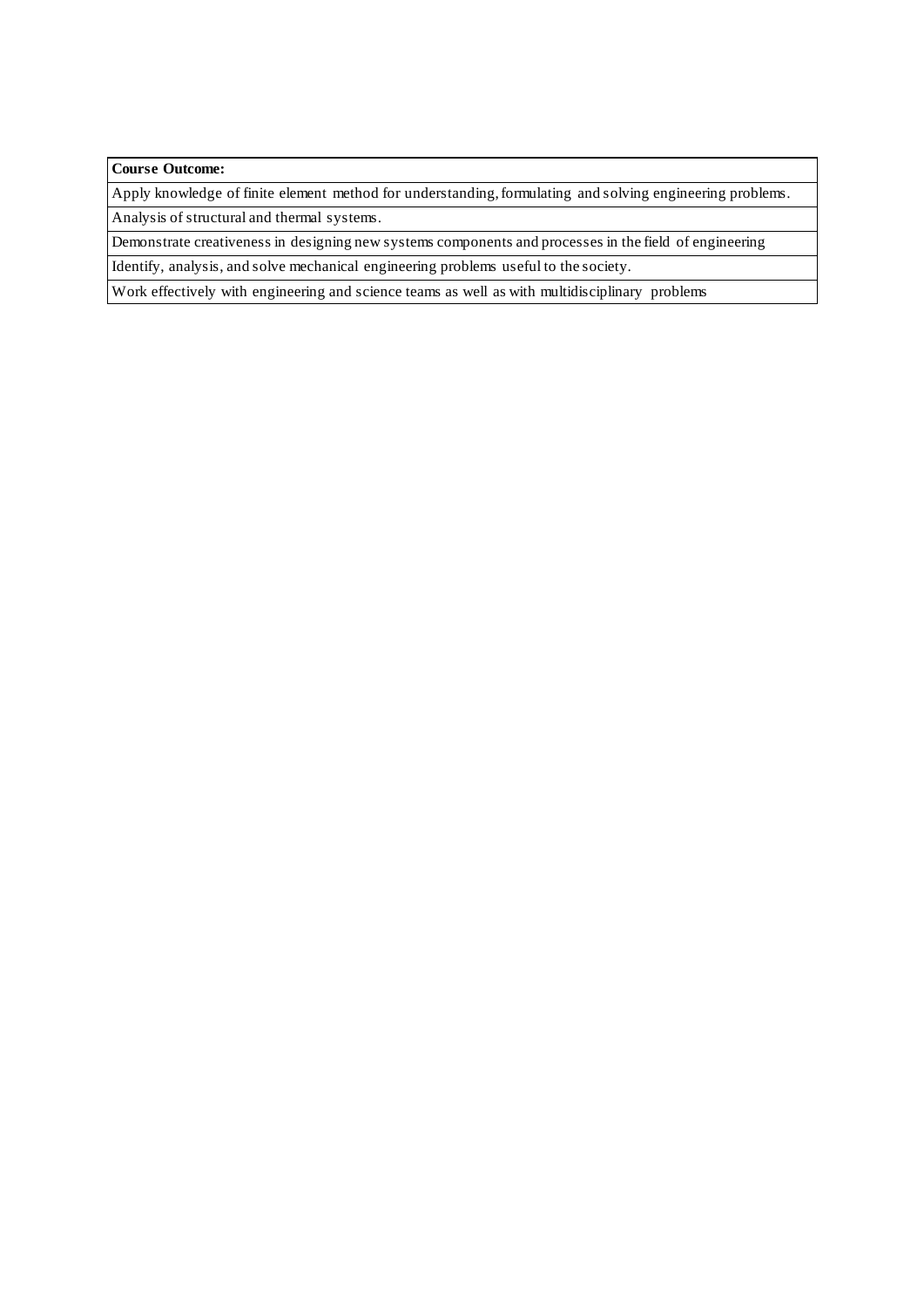## **MATS UNIVERSITY, RAIPUR (C.G.) SCHOOL OF ENGINEERING & I.T.**

Semester : 1st M.Tech Branch : Turbomachinery Subject : Advance Heat Transfer

Code : ME 112

| <b>Course Objectives:</b>                                                                                                 |
|---------------------------------------------------------------------------------------------------------------------------|
| To provide a fundamental understanding of the principles of heat transfer due to conduction, convection and<br>radiation. |
| To achieve an understanding of the basic concepts of phase change processes.                                              |
| To understand the principles of mass transfer.                                                                            |
| To learn about the design of heat exchangers.                                                                             |

**UNIT-I FUNDAMENTALS:** Modes of heat transfer: Conduction –Convection –Radiation.

**UNIT II HEAT CONDUCTION:** Factors affecting thermal conductivity of solids, liquids & gases, General three-dimensional heat conduction equation in Cartesian, cylindrical & spherical coordinates, Initial condition and various boundary conditions. Heat source systems, Critical thickness of insulation. Different types of fins & their analysis, Two-dimensional steady state conduction. Electrical analogy, graphical & numerical methods. Transient heat conduction with & without temperature gradients within the system, Heat flow in Semi -infinite solids. Application of heisler charts.

**UNIT-III FREE AND FORCED CONVECTION: Convection fundamentals:** Basic equations, Boundary layer concept, Dimensional analysis.**Free & Forced convection**: Similarity & Simulation of convection heat transfer, Boundary layer theory. Turbulent flow heat transfer. Analogy between momentum & heat transfer. Heat transfer with liquid metals. Heat transfer in high velocity flow. Recent development in theory of turbulent heat transfer. Natural convection under different situations. Empirical relations in convection heat transfer.

 **UNIT-IV BOILING AND CONDENSATION:** Boiling & Condensation, Regimes of boiling heat transfer, Heat transfer in condensation, Drop wise & film condensation, Empirical equations.

 **UNIT-VRADIATIVE HEAT TRANSFER** : Radiation heat transfer properties. Laws of thermal radiation. Shape factors. Radiation heat transfer between black, diffuse & gray surface. Electric network method of solving radiation problems. Radiosity approach. Gas emission & absorption, Bulk Radiations.

#### **REFERENCES:**

1. S. P. Sukhatme, "Heat Transfer", University Press (India), 1996.

2. J. P. Holman, "Heat Transfer", McGraw Hill Book. Co, 2002.

3. Eckert and Drake, "Heat and Mass Transfer", McGraw Hill, 1960.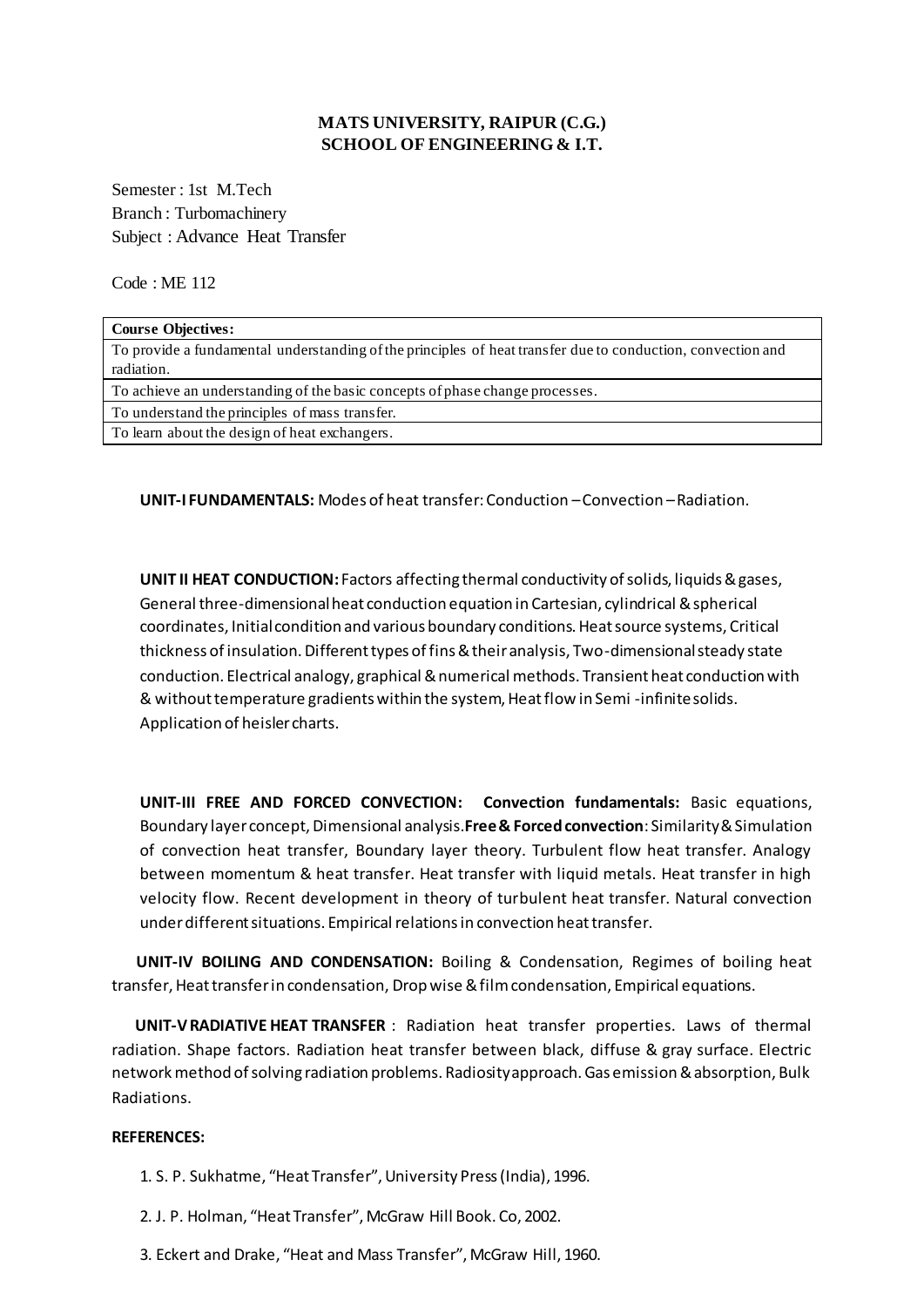4. Oziski, M. N. "Heat Transfer – A Basic Approach", McGraw Hill, book comp., N. Y., 1985.

5. Roshenow, W., Hartnett, J., Ganic, P., "Hand Book of Heat Transfer, Vol -1 & Vol- 2, McGraw Hill N. Y. 1980.

6. Incropera & Dewitt, "Fundamentals of Heat and Mass Transfer", John Wiley 1996.

#### **Course Outcome:**

Apply knowledge of heat transfer for understanding, formulating and solving engineering problems. Acquire knowledge and hands-on competence in applying the concepts of heat and mass transfer in the design and development of mechanical systems.

Demonstrate creativeness in designing new systems components and processes in the field of engineering in general and mechanical engineering in particular

Identify, analysis, and solve mechanical engineering problems useful to the society.

Work effectively with engineering and science teams as well as with multidisciplinary designs.

## **MATS UNIVERSITY, RAIPUR (C.G.) SCHOOL OF ENGINEERING & I.T.**

Semester : 1st M.Tech Branch : Turbomachinery Subject : Experimental Techniques Code : ME113

**Course Objectives:**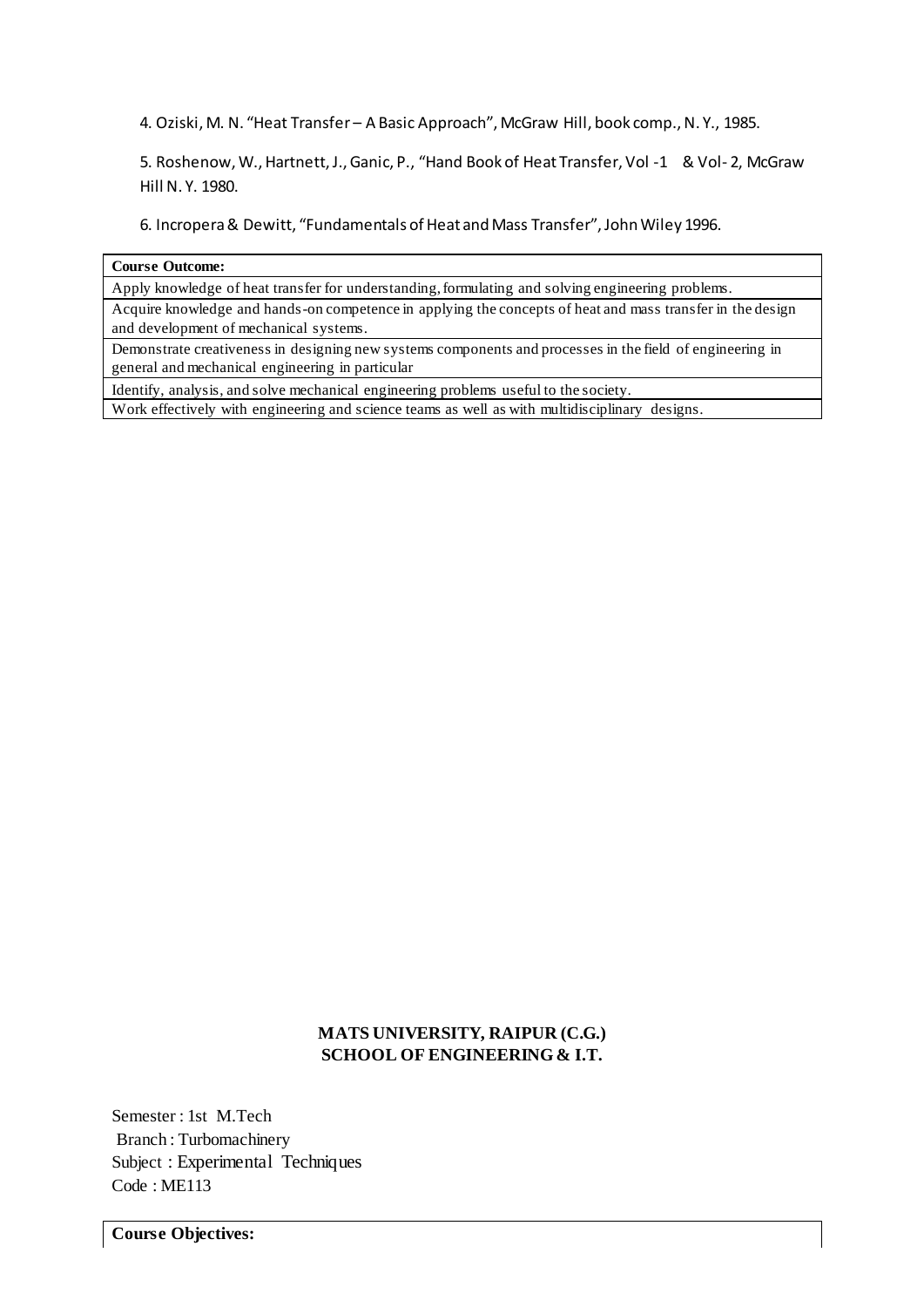This course aims to introduce students to use advanced quantitative methods and techniques for effective decisions–making; model formulation and applications that are used in solving business decision problems.

### **UNIT-I**

Basic concepts of Measurement, Statistical Analysis of Experimental Data Method of Least Squares, Uncertainty Analysis.

## **UNIT-II**

Response characteristics of Instruments –1st & 2nd order instrument. Transducers, Vibration & Noise measurements

#### **UNIT-III**

Theory of strain gauges, Advance & Specific measurements –Stress & Strain Measurement by Photo Elastic Bench, Hotwire & Laser Doppler Anemometry.

#### **UNIT-IV**

Thermal & Transport property measurement, Thermo gravimetry, Gas Chromatography, Air Pollution & Nuclear radiation measurement.

#### **UNIT-V**

NDT, Radiography, Ultrasonography, Wind Tunnel Testing, Data Acquisition System.

#### **REFERENCES:**

1. Holman, J.P, "Experimental Methods for Engineers" 5th Ed. McGraw hill International Edition, 1989.

2. Doeblin, E.O., "Measurement System –Application and Design –McGraw Hill International Ed., 1990.

3. Eckman, D.P. "Industrial Instrumentation", Wiley Eastern Ltd., New Delhi, 1990.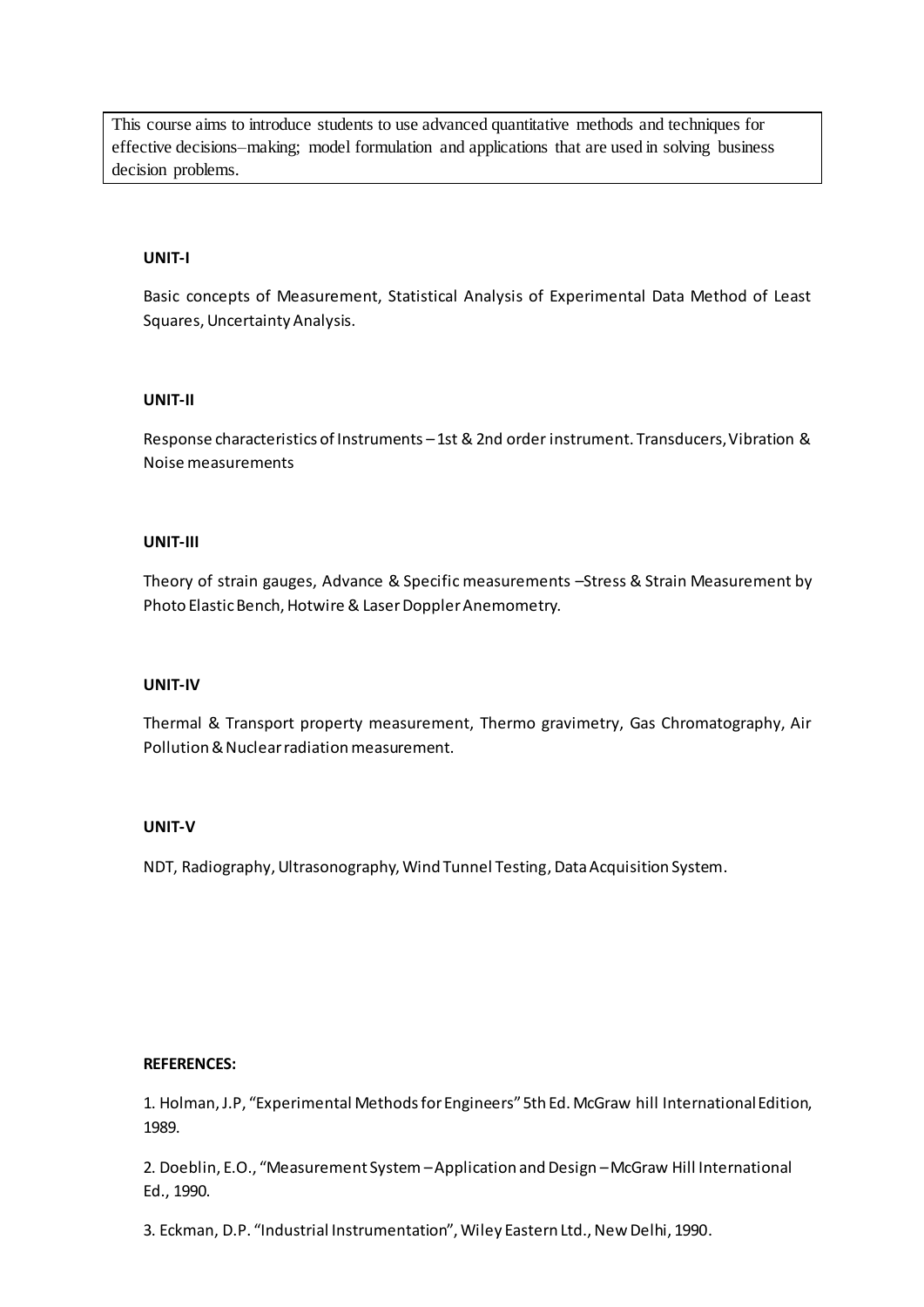4. Hale, J. and Kocak, H., "Dynamics and Bifurcations", Springer-Verlag, N.Y. 1991.

5. Strogatz, S.H., "Nonlinear Dynamics and Chaos", Addison Wesley, Massachusetts, 1995.

 6. Helfrack, A.D. and Cooper, W.D., "Modern Electronic Instrumentation & Measurement Techniques", Prentice Hall of India Pvt. Ltd., New Delhi -2001.

#### **Course Objectives:**

Ability to understand and analyze managerial problems in industry so that they are able to use resources (capitals, materials, staffing, and machines) more effectively.

Knowledge of formulating mathematical models for quantitative analysis of managerial problems in industry.

Skills in the use of Operations Research approaches and computer tools in solving real problems in industry.

## **MATS UNIVERSITY, RAIPUR**

Semester: 1<sup>st</sup> M. Tech Course Branch :Turbo-Machinery Subject: Advance Fluid Dynamics Code: ME 114

#### **Course Objectives:**

Obtaining a solid understanding of the fundamentals of Fluid dynamics

The ability to formulate basic equations for Fluid Engineering problems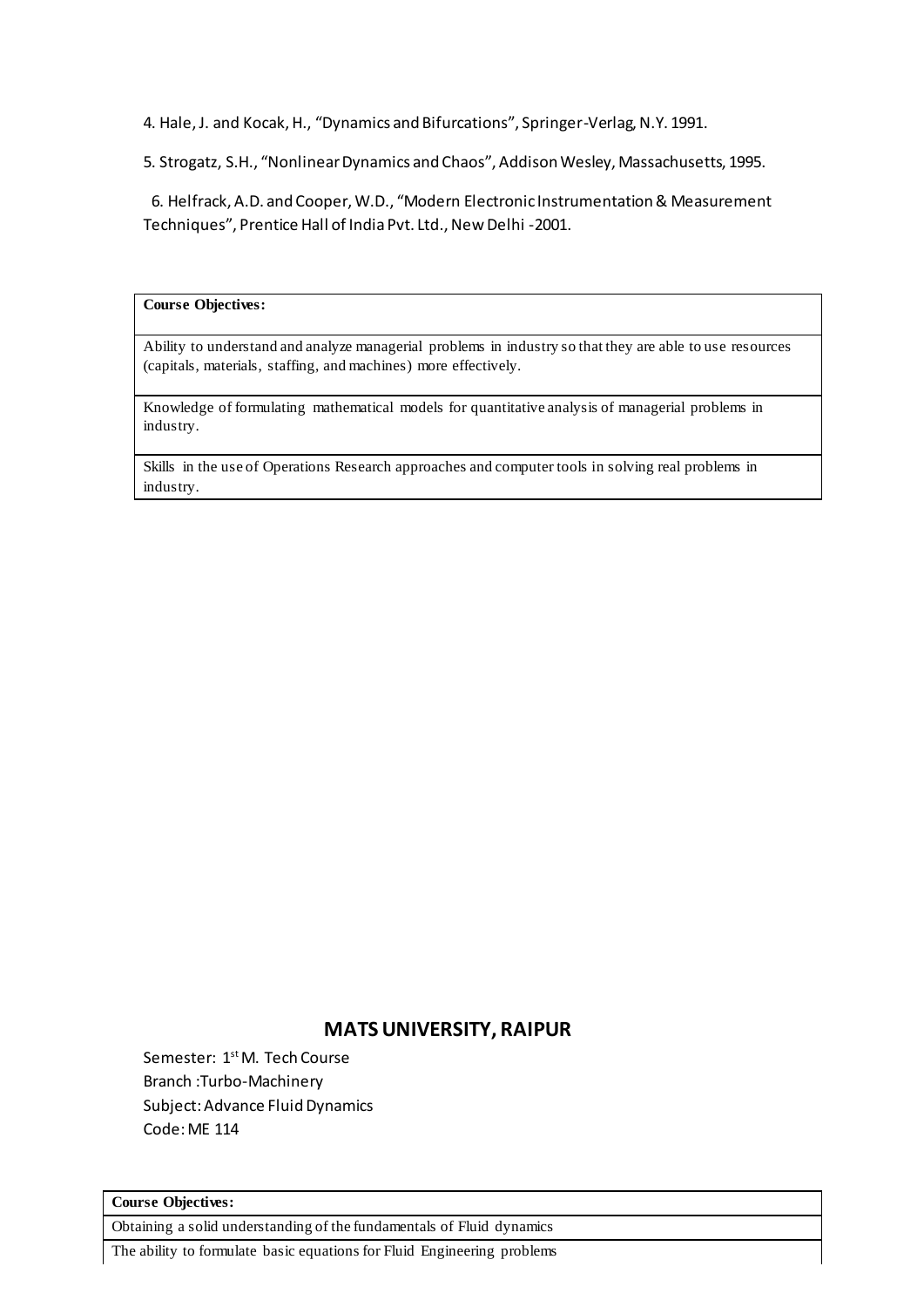.The ability to use tables and figures to determine the friction energy loss for various pipes/ducts geometries and fluid engineering applications

The ability to perform dimensional analysis and identify important parameters

## **UNIT-I**

Cartesian Tensors, Basic Concepts: Types of fluids and basic equations of flow, basic concepts in laminar and turbulent flows. Equations Governing Fluid Motion: Navier stokes equations, Boundary layer equations, Exact solutions of N -S equations, Flow between concentric rotating Cylinders, Parallel flow of a powder–law fluid.

## **UNIT-II**

Potential Theory: Kelvin's theorem, source, sink, vortex and doublet, development of complex potentials by super position, Singularities – plane flow past bodies – Dirchlet theorem - Conformal transformation and thin aerofoil theory.

## **UNIT-III**

Laminar Boundary Layers: Blasius solution, Boundary Layers with non -zero pressure gradient, separation and vortex shedding. Turbulent Flow: Mechanism of turbulence, derivation of governing equations for turbulent flow, K-E model of turbulence, Universal velocity distribution law and friction factor, Kinetic energy of the mean flow and fluctuations, Relaminarization.

## **UNIT-IV**

Experimental Techniques: Pressure tubes, Thermal anemometers, Laser – Doppler anemometers, P-I velocimeter.

## **UNIT-V**

Computational Fluid Dynamics: Philosophy of CFD, Governing equations, thin derivation and physical meaning, mathematical behaviour of P.D.E. and its impact on CFD, Finite difference scheme, Grid generation and transformation, Application to FEM and finite volume method for CFD Problems.

## **REFERENCES:**

1. H. Schlichting, "Boundary layer Theory", McGraw Hill, 1987.

2. Jo. Hinze, "Turbulence", McGraw Hill, 1975.

3. P. Bradshaw, "Turbulence", Springer-Verleg, 1976.

4. Anderson D. A., Tannhill, I.C., and Pletcher, R.H., "Computational Fluid Mechanics and Heat Transfer," Hemisphere Publ. Co., N.Y. 1984.

5. K. Murlishar and T. Sunderajan, "Computational Fluid Flow and Heat Transfer," Narosa Pub. House, New Delhi, 1997.

6. Anderson, John, D., "Computational Fluid Dynamics," McGraw Hill, N.Y., 1995.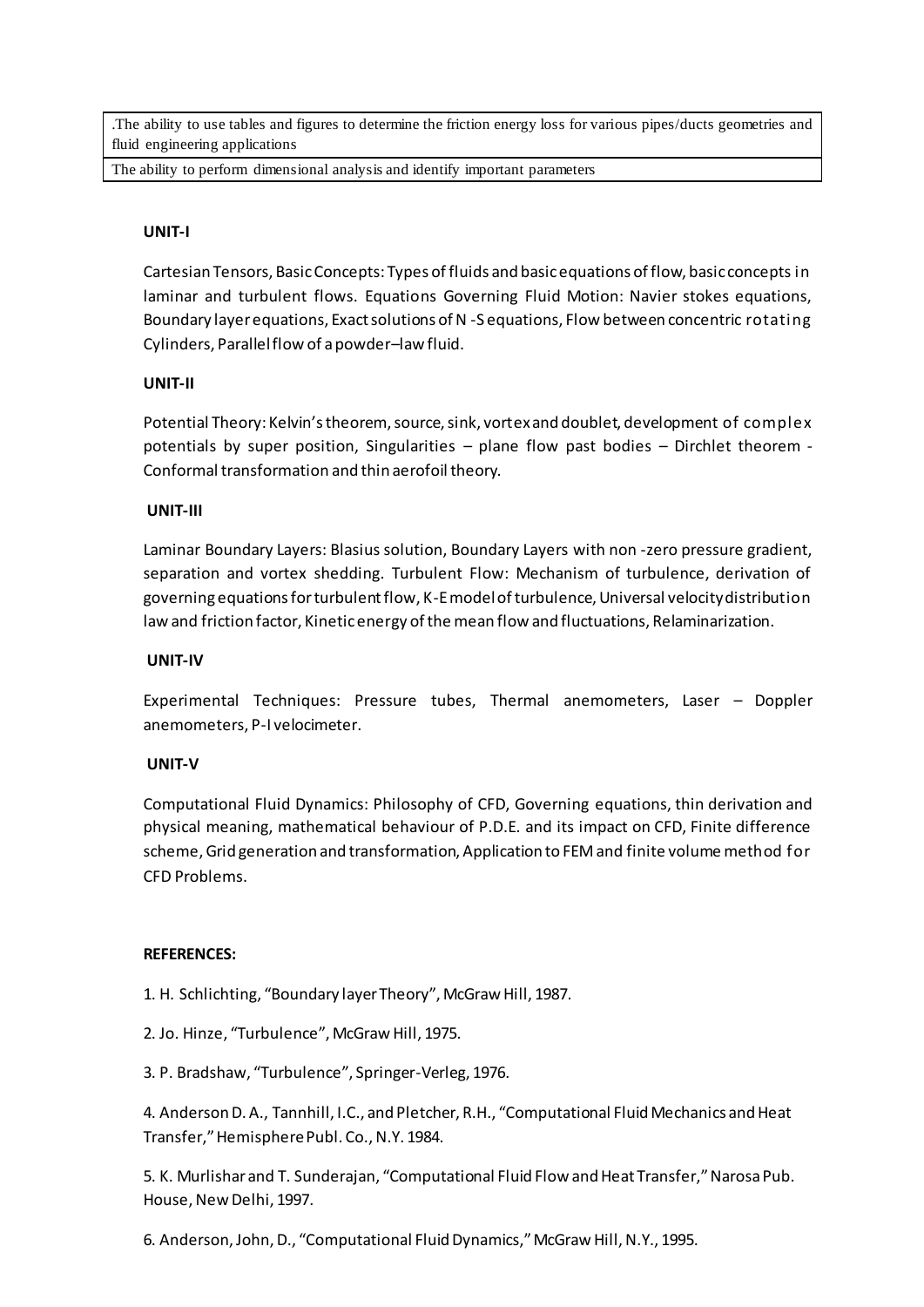7. Fox, R. W. and McDonald, A. T., "Introduction to fluid Mechanics," John, Wiley & Sons, N. Y., 1985.

8. Shapiro, A.H., "The Dynamics and Thermodynamics of Compressible Fluid Flow," The Ronald Press Company, N.Y., 1954.

9. Tennekes, H. and Lumley, J. L., "A First Course in Turbulence," M.I.T., Press, Cambridge, M.A. 1972.

10. Streeter, V.L. and Wylie, E.B., "Fluid Mechanics," McGraw Hill Int. Student Edition, 1979.

11. Zucrow, M. "Gas Dynamics," John Wiley & Sons, 1976.

**Course Outcomes:** 

.Apply knowledge of Fluid dynamics formulating and solving engineering problems.

.Acquire knowledge of fluid dynamics for the design and development of mechanical systems.

.Demonstrate creativeness in designing new systems components and processes in the field of engineering in general and mechanical engineering in particular.

Identify, analysis, and solve mechanical engineering problems useful to the society.

.Work effectively with engineering and science teams as well as with multidisciplinary designs.

Skill fully use modern engineering tools and techniques for mechanical engineering design, analysis and application.

.Develop fundamentals to continue the study of the advance subject fluid machinery, Heat and mass transfer etc.

# **MATS UNIVERSITY, RAIPUR**

| Semester                      |                      | 1 <sup>st</sup> M. Tech Course        |
|-------------------------------|----------------------|---------------------------------------|
| <b>Branch</b>                 |                      | Turbo-Machinery                       |
| Subject                       |                      | Gas Turbine Cycles and Jet Propulsion |
| <b>Total Theory Periods</b>   | $\ddot{\phantom{0}}$ | 45                                    |
| <b>Total Tutorial Periods</b> | di l                 | 15                                    |
| Code                          |                      | ME 115                                |

## **Course Objectives**

To study classifications of gas turbine cycle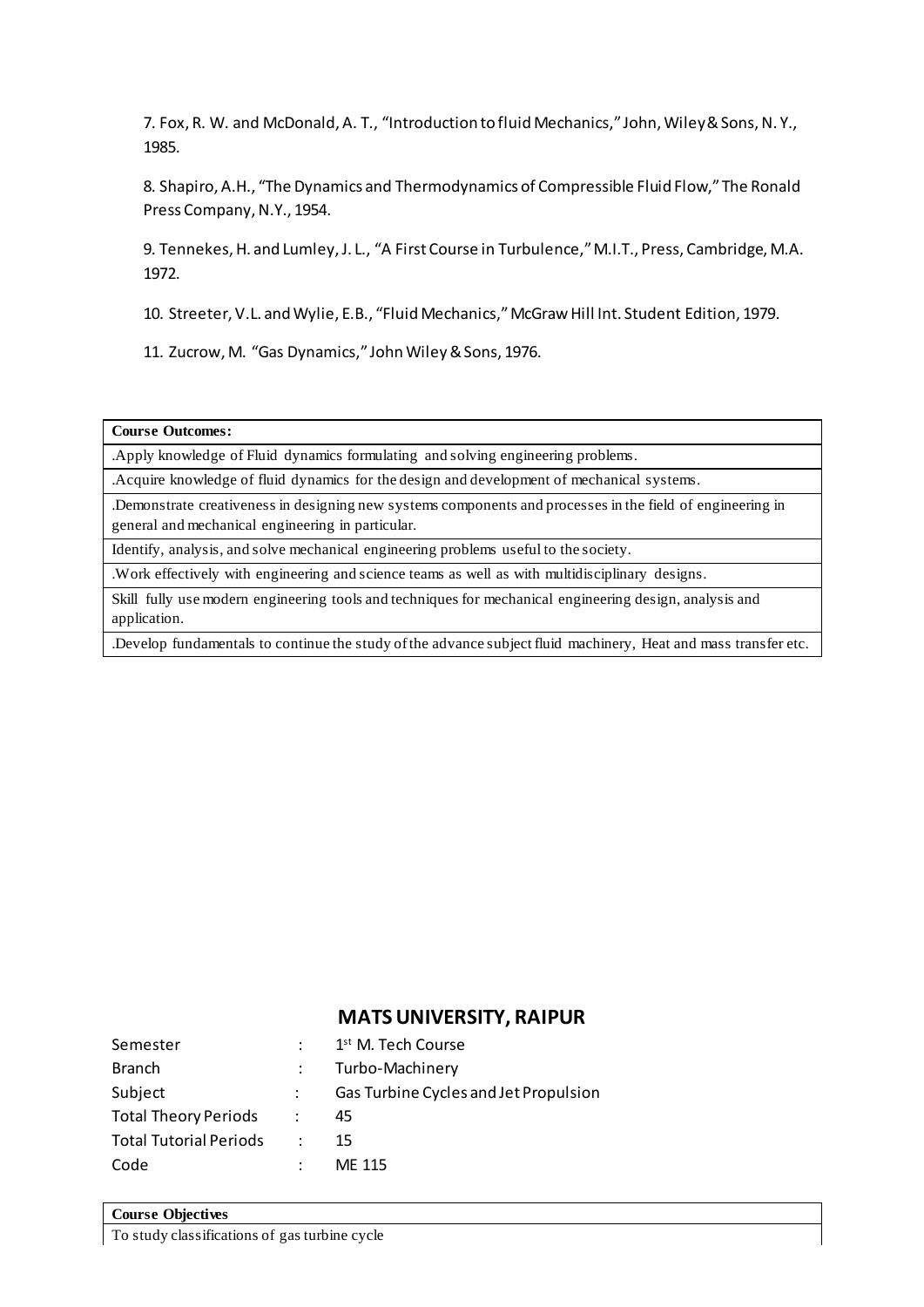To study construction and working of different jet propulsion To acquire the knowledge and skill of analyzing Gas Turbine Cycles and Jet Propulsion

### **UNIT-I**

Open cycle, Twin Shaft Arrangement, Multi Spool Arrangement of Gas Turbines, Closed Cycles, Air Craft Propulsion, and Environmental Issues.

#### **UNIT-II**

Ideal Cycles, Combustion and Combustion Chambers, Component Losses, performance calculations Comparison with practical Cycles.

#### **UNIT-III**

Criteria for performance, Intake & Propelling Nozzle efficiency, Simple Turbo –Jet Cycles, Turbo Fan Engine, Turbo -prop engines, Turbo Shaft engines, Thrust augmentation.

#### **UNIT-IV**

Prediction of Performance of Simple Gas Turbine, Methods for Improving Part–load Performance, Matching Procedure for Turbo -fan Engines Transient behaviour of Gas Turbines, Performance Deterioration and principle of control system.

#### **UNIT-V**

Rocket Propulsion-Classification, Operation, Performance, Ramjet Engines.

#### **REFERENCES:**

- 1. Saravanamootoo, H.I.H., & Rogers, G.F.C., "Gas Turbine Theory" Person Education (Singapore) Pvt. Ltd.., Indian Branch, New Delhi 2001.
- 2. Somasundaram S.L., "Gas Dynamics & Jet Propulsion", New Age International (P) Ltd., New Delhi, 1996
- 3. Barlit V., "Lecture Notes Delivered at Bharat Heavy Electricals Ltd.", Vol.I & Vol.II, 1966.
- 4. Canady G., "Theory of Turbomachines" McGraw Hill Book Co., N.Y. 1964
- 5. Jain J.K., "Gas Turbine Theory & Jet Propulsion" Khanna Publisher, Delhi 1995.
- 6. Yahya S.M., "Gas Turbine Theory" Ganeshan, V., "Gas Turbine", Tata McGraw Hill, 1999.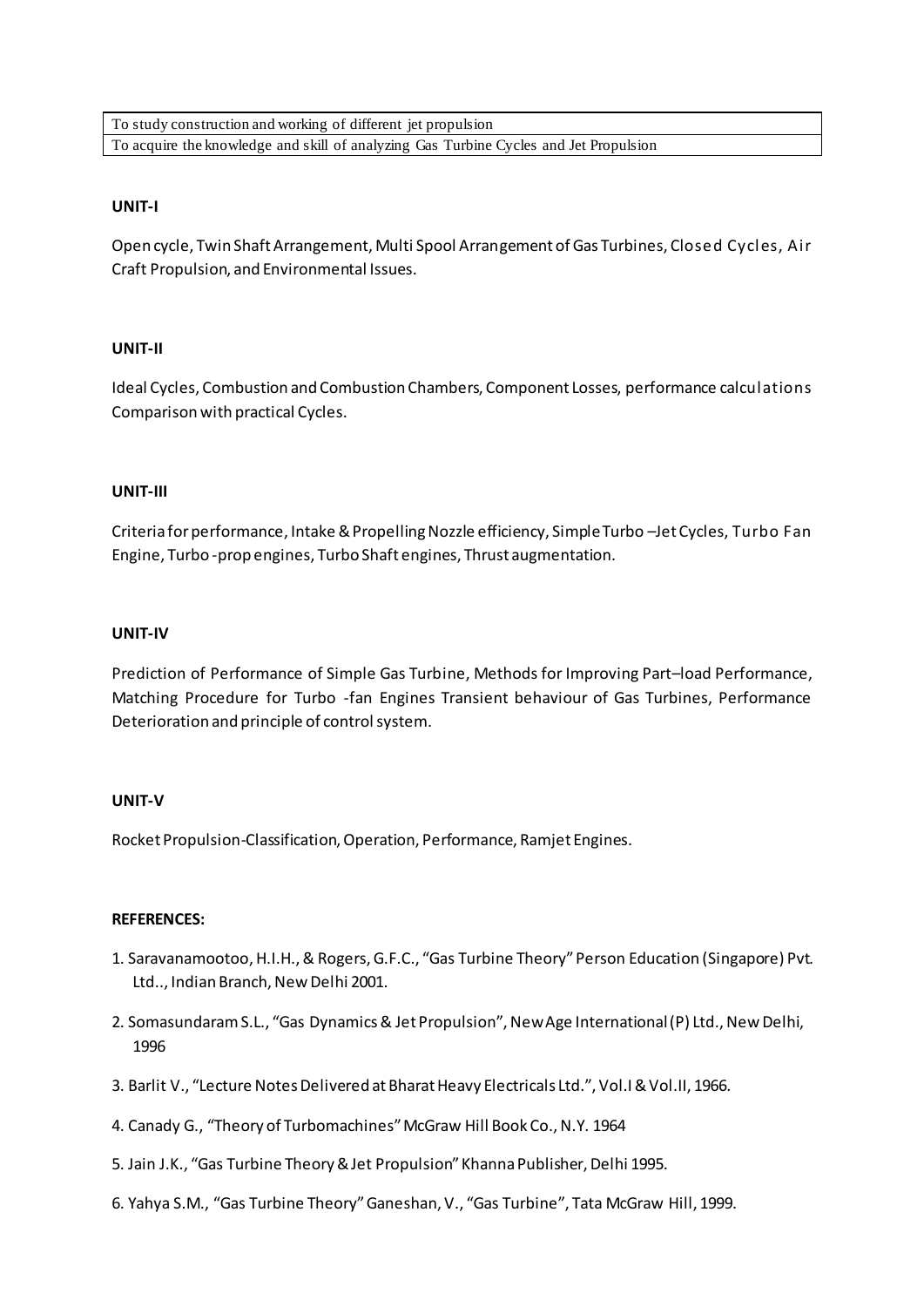**Course Outcomes:** 

Apply knowledge of turbo machinery for understanding, formulating and solving engineering problems.

Acquire knowledge and hands-on competence in the design and development of mechanical systems.

Identify, analysis, and solve mechanical engineering problems useful to the society.

Work effectively with engineering and science teams as well as with multidisciplinary designs.

## **MATS UNIVERSITY, RAIPUR**

| Semester      | 1 <sup>st</sup> M. Tech Course |
|---------------|--------------------------------|
| <b>Branch</b> | Turbo-Machinery                |
| Subject       | CAD/CAE Laboratory             |
| Code          | ME 116                         |

#### **Course Objective:**

To introduce the student to be familiar with CAD/  $CAE$  terminology  $\&$  its capabilities.

To become familiar with CAD/ CAE software, Graphical user interface & basic tools.

To recognize geometric and graphical elements of engineering design problems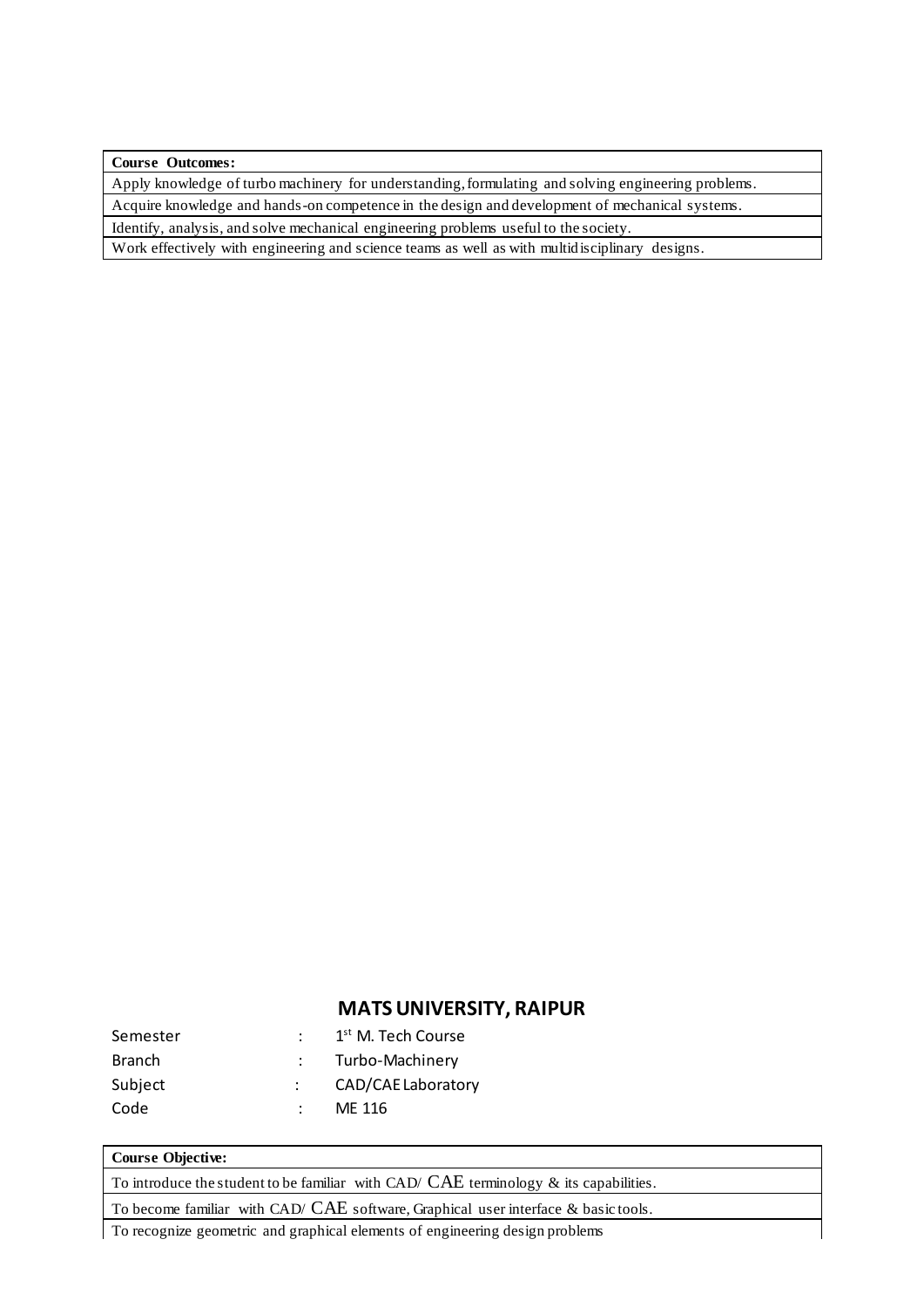To apply a "hands-on" understanding of the basic concepts of computer-aided manufacturing and prototyping through group and individual projects

To study Basic features of CAE so as to be capable of accepting professional responsibilities and to understand the associatively between design and manufacturing.

Integrate the CAD system and the CAE system by using the CAD system for modeling design information and converting the CAD model into a CAE model for modeling the manufacturing information.

#### **LIST OF EXPERIMENTS**

- 1. Scaling, rotation, translation, editing, dimensioning –Typical CAD command structure.
- 2. Wire frame modeling –surface modeling
- 3. Solid Modeling
- 4. Advanced modeling
- 5. CFD/FEM Fundamentals
- 6. Flow Simulation over a Symmetrical Airfoil using CFD
- 7. Flow Simulation over a Cambered Airfoil using CFD
- 8. Flow Simulation over a Turbine Blade (static analysis) using CFD
- 9. Stress Analysis of a Turbine Blade (Rotation only and no pressure loads)
- 10. Stress Analysis of any Turbine Component

#### **LIST OF EQUIPMENTS**

- 1. Computers with minimum 1 GB RAM, Pentium-IV Processor,
- 2. Pro-E -Wildfire,
- 3. AutoCAD(latest),
- 4. CATIA,
- 5. SOLIDWORKS
- 6. ANSYS- 12 with Fluent and CFX
- 7. NASTRAN
- 8. UPS 10 KVa 3-Phase

## **Course Outcome:**

Understand the various CAD/ CAE and CNC processes.

Generate and verify the tool path and NC programs for milling and drilling manufacturing processes.

Recognize various types of Curves, surface and Solid and their application as used in geometric modeling.

Appreciate the concept of parametric modeling which is the mainstay of most of the 3D modeling system.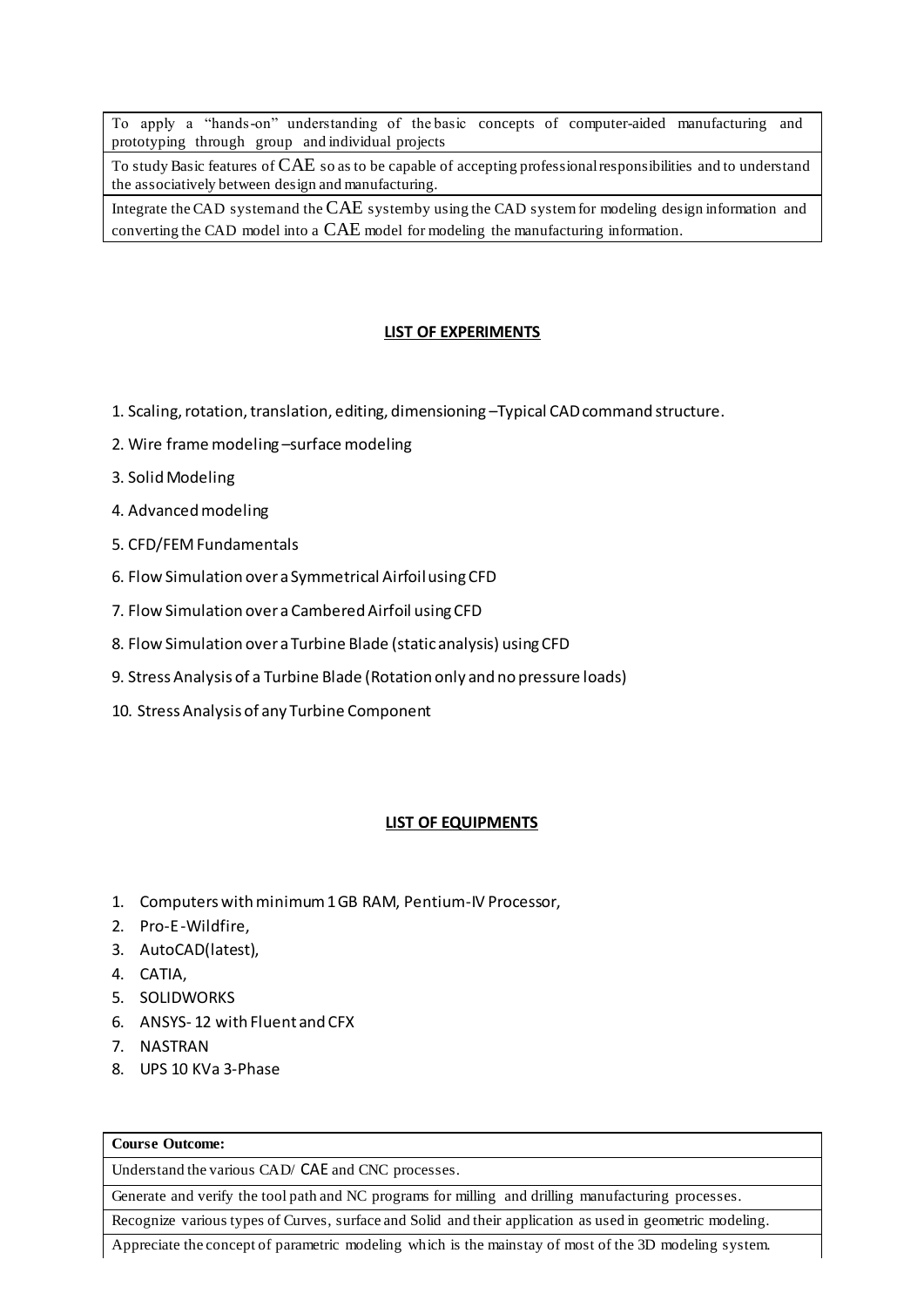Write and prove sample part programs for CNC machining centres in planar milling operations using the word address format.

Understand the needs of master production schedule and methods to develop it.

Plan and execute the production activity control, which actually deals with operations in the shop floor.

Skill fully uses modern engineering tools and techniques for mechanical engineering design, analysis and application.

# **MATS UNIVERSITY, RAIPUR**

| Semester      | 1 <sup>st</sup> M. Tech Course   |
|---------------|----------------------------------|
| <b>Branch</b> | : Turbo-Machinery                |
| Subject       | Advance Heat Transfer Laboratory |
| Code          | MF 117                           |

### **Course Objectives:**

To provide a fundamental understanding of the principles of heat transfer due to conduction, convection and radiation.

To achieve an understanding of the basic concepts of phase change processes.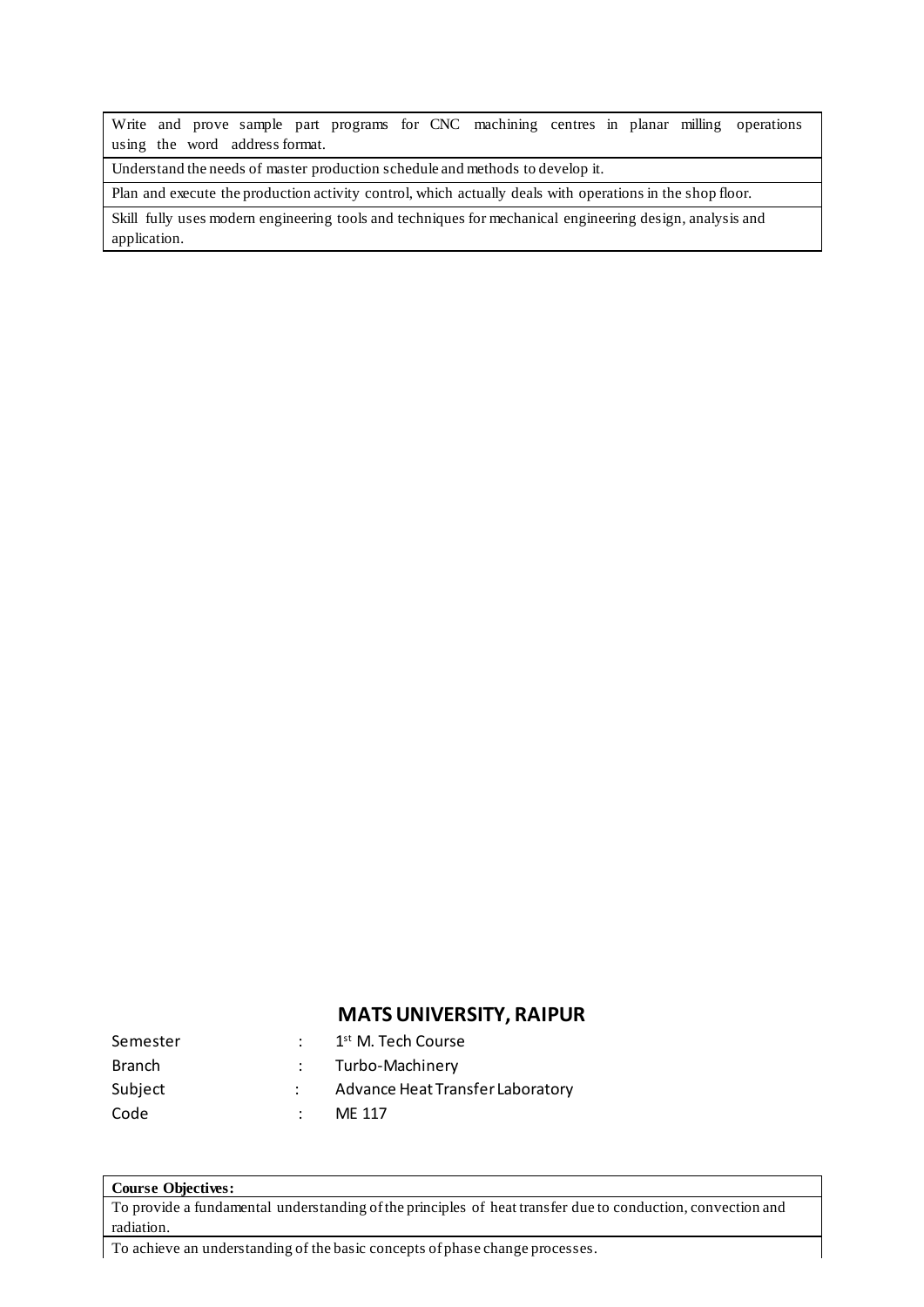## **LIST OF EXPERIMENTS**

- 1. To find out the thermal conductivity of a given metallic rod.
- 2. To study the counter flow and parallel flow heat exchangers and derive the expression for log mean temperature difference and effectiveness.
- 3. To find out the thermal conductivity of given insulating powder.
- 4. To find out the thermal emissivity of a given grey body.
- 5. To study two phase heat transfer unit to observe the boiling phenomenon and to find out critical heat flux for a given wire.
- 6. To find out the value of Stephen Boltzmann constant and compare the same with the theoretical value.
- 7. To find out the thermal conductivity of two slab guarded by hot plate method.
- 8. To find out heat transfer coefficients under different flow conditions and compare with the theoretical value.
- 9. To find out the efficiency of pin fin in natural convection conditions.
- 10. To find out the thermal conductivity of metal by the method of heat transfer in extended surface.

## **LIST OF EQUIPMENTS**

- 1. Voltmeter,
- 2. Ammeter,
- 3. Digital temperature indicator,
- 4. Voltage regulator,
- 5. Heating element,
- 6. Parallel flow and Counter flow Heat Exchanger,
- 7. Glass beaker,
- 8. Immersion Heater,
- 9. Thermocouple,
- 10. IS: 3346- 1966 Apparatus,
- 11. Thermometers,
- 12. Brass fin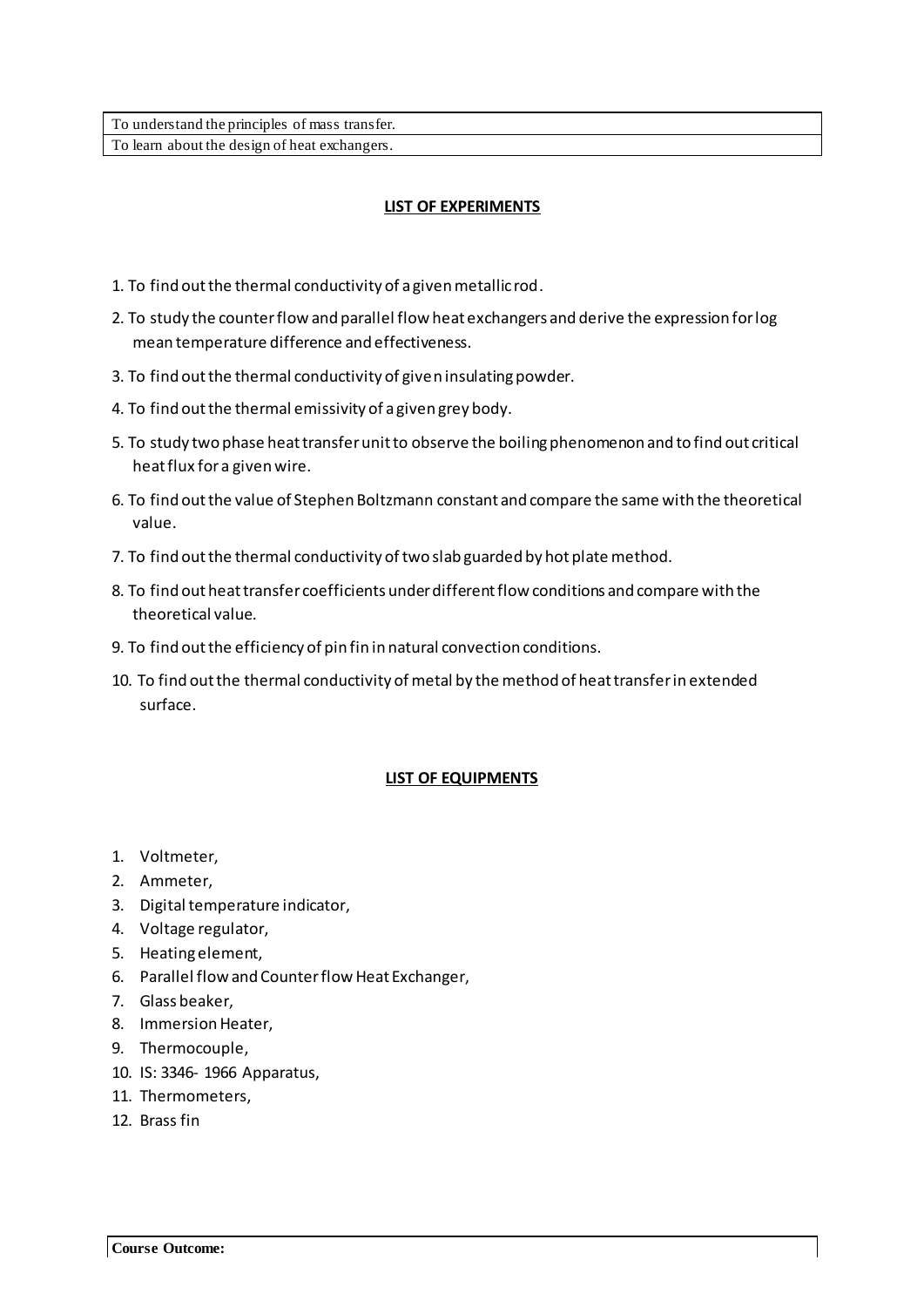Apply knowledge of heat transfer for understanding, formulating and solving engineering problems.

Acquire knowledge and hands-on competence in applying the concepts of heat and mass transfer in the design and development of mechanical systems.

Demonstrate creativeness in designing new systems components and processes in the field of engineering in general and mechanical engineering in particular

Identify, analysis, and solve mechanical engineering problems useful to the society.

Work effectively with engineering and science teams as well as with multidisciplinary designs

## **MATS UNIVERSITY, RAIPUR**

| Semester | 1 <sup>st</sup> M. Tech Course            |
|----------|-------------------------------------------|
| Branch   | : Turbo-Machinery                         |
| Subject  | Gas Turbine and Jet Propulsion Laboratory |
| Code     | ME 118                                    |

## **LIST OF EXPERIMENTS**

- 1. To study about the operation of Open cycle and Closed cycle Gas Turbine Engines.
- 2. To estimate the performance of Gas Turbine Engine.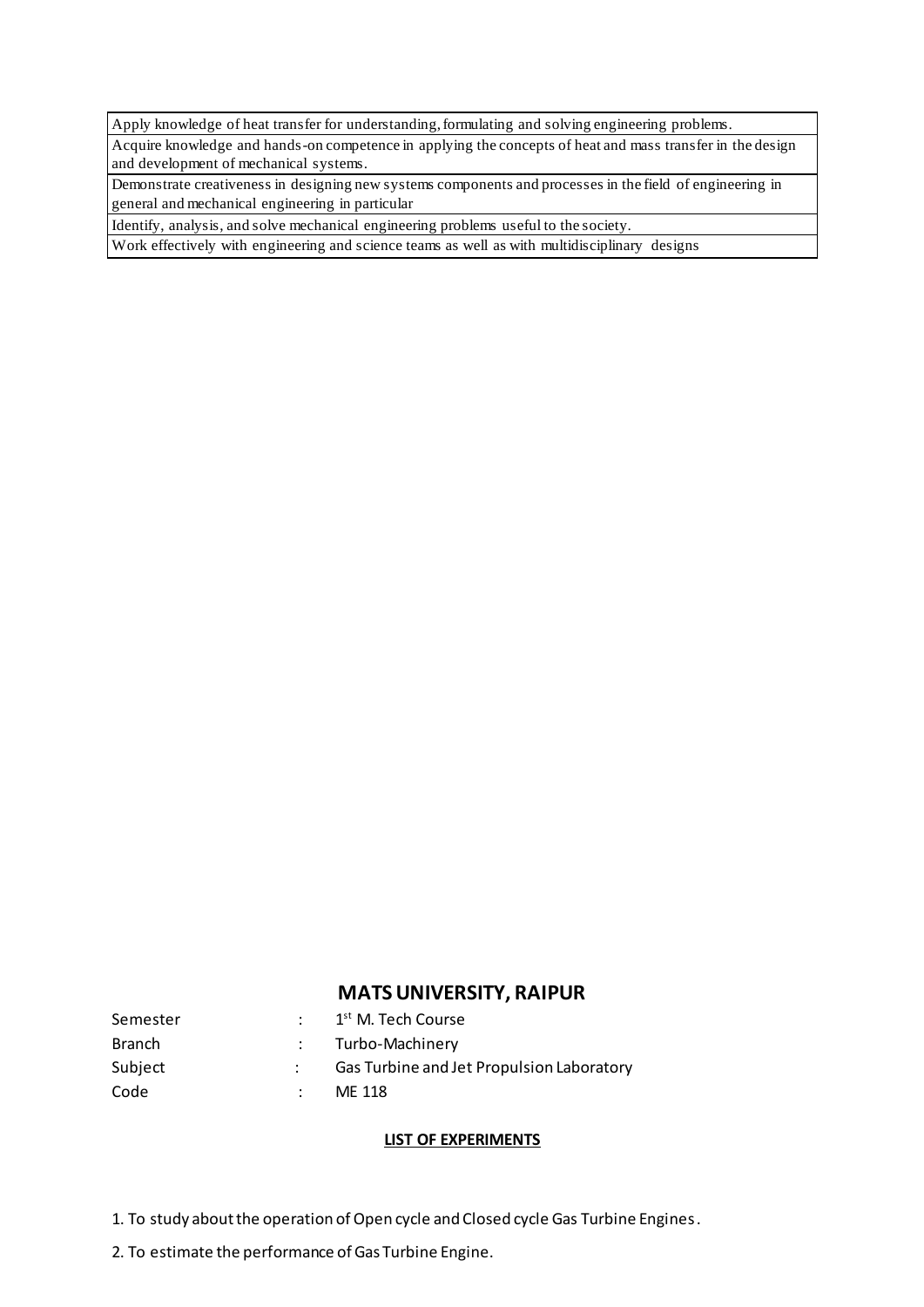- 3. To study about the construction and operation of Turbojet Engine.
- 4. To study about the construction and operation of Turbofan Engine.
- 5. To study about the construction and operation of Ramjet Engine.
- 7. To estimate the performance of Combustion Chamber of Gas Turbine Engine.
- 8. To estimate the performance of De-Laval Nozzle.
- 9. To study about the construction and operation of Rocket Engines.
- 10. To study about the matching procedure of Turbofan Engines.
- 11. Part-load Performance estimation of Gas Turbine.

## **LIST OF EQUIPMENTS**

- 1. Gas Turbine Performance Test Setup
- 2. Combustion Chamber Test Setup
- 3. De-Laval Nozzle Test Setup.
- 4. Gas Turbine Part-load Performance Test Setup

#### **Course Outcomes:**

Apply knowledge of turbo machinery for understanding, formulating and solving engineering problems. Acquire knowledge and hands-on competence in the design and development of mechanical systems. Identify, analysis, and solve mechanical engineering problems useful to the society. Work effectively with engineering and science teams as well as with multidisciplinary designs.

# **MATS UNIVERSITY, RAIPUR**

| Semester                      |            | 2 <sup>nd</sup> M. Tech Course                       |
|-------------------------------|------------|------------------------------------------------------|
| Branch                        |            | Turbo-Machinery                                      |
| Subject                       |            | Gas Dynamics and Flow through Turbo Machine Passages |
| <b>Total Theory Periods</b>   |            | 45                                                   |
| <b>Total Tutorial Periods</b> | $\sim 100$ | 15                                                   |
| Code                          |            | ME 211                                               |

#### **Course Objectives**

To study classifications of Gas Dynamics and Flow through Turbo Machine Passages

To study construction and working of different Gas Dynamics and Flow through Turbo Machine Passages

To acquire the knowledge and skill of analyzing different Gas Dynamics and Flow through Turbo Machine Passages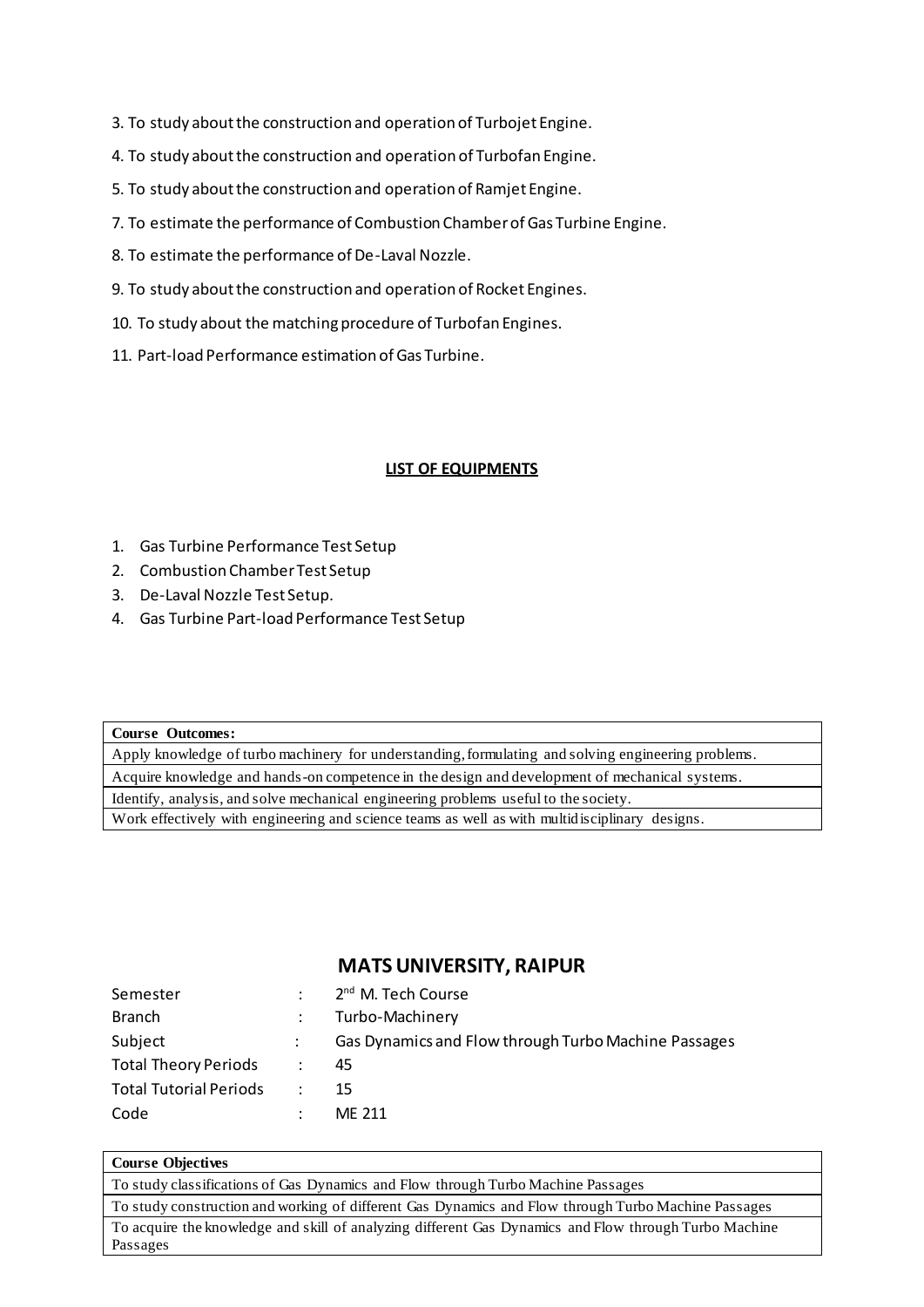## **UNIT-I INTRODUCTION**

Review of fundamentals - Isentropic, adiabatic, Fanno line and Rayleigh line flows. Beltrami flows-Cylindrical stream surfaces-Axisymmetric Beltramic flows -free vortex type-forced vortex type and with constant flow angle-Mass flow rate through annulus - Chocking of flow through annulus. Potential flows -Absolute potential flows - flow equations.

## **UNIT-II NORMAL AND OBLIQUE SHOCKS**

**Normal shock**-Governing equations-strength of shock waves-shocks in nozzles.

**Oblique shocks**- Theoretical analysis-governing equation-Rankine-Hugonoit relations-Prandtl's relation- Strong and weak shocks-oblique shock tables-Mach angles-Mach waves-Prandtl- Meyer expansion-Shock polar diagram- Flow around a corner-Hodograph method for the solution of twodimensional flows.

## **UNIT-III SUPERSONIC FLOWS**

Supersonic flows-Method of characteristics one and two dimensional isentropic flows-two dimensional, irrotational, isentropic, supersonic flow-Design of curved passages-supersonic nozzles-Supersonic cascades

## **UNIT-IV AXI-SYMMETRIC FLOWS**

Axi-symmetric flows in rotating and stationary passage - Geometry of blade surfaces - Equilibrium conditions of flow - Influence of conditions at leading edge of blades - Flow conditions at rotor inlet and at rotor outlet - Flow in rotors with arbitrary blades - Methods of solution - correction for finite spacing and thickness of blades - Experimental results.

## **UNIT-V FLOW TYPES**

Quasi two-dimensional flows in Turbo machines-Quasi two dimensional flows on surface of revolution-Irrotational flows on cylindrical stream surfaces-Blade force and circulation - systems of vortex lines as replacement for cascades - Axial cascades replaced by vortex sheet -Biot-Savart's law applied to vortex system for cascade with non -radial blades.

## **TEXT BOOK**

6. Aerothermodynamics and flow in Turbo machines, Vavra, M.H., John Wiley, 1960.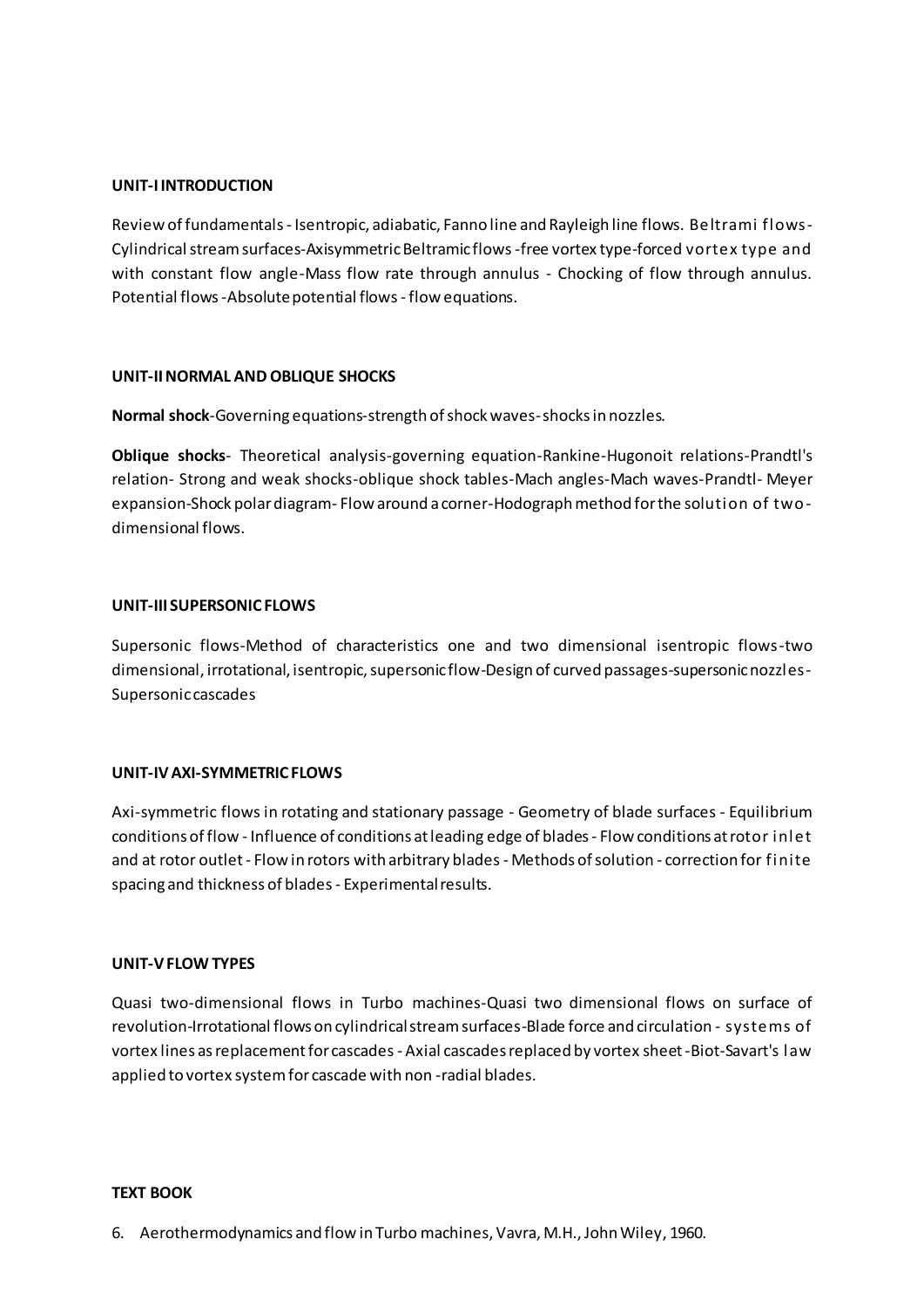7. The dynamics and thermodynamics of compressible fluids, Vol. I & II, Shapiro A.H., Ronald Press, 1965.

## **REFERENCES**

- 3. Axial flow compressors Horlock J.H., Butter worth London, 1973.
- 4. Axial flow turbines Horlock J.H., Butter worth, London, 1973.
- 5. Mathematical theory of compressible fluid flow Richard Von Mosses -Academia Press. N.Y., 1958.

### **Course Outcomes:**

Apply knowledge of turbo machinery for understanding, formulating and solving engineering problems. Acquire knowledge and hands-on competence in the design and development of mechanical systems. Identify, analysis, and solve mechanical engineering problems useful to the society.

Work effectively with engineering and science teams as well as with multidisciplinary designs

| Semester                      | 2 <sup>nd</sup> M. Tech Course |
|-------------------------------|--------------------------------|
| <b>Branch</b>                 | Turbo-Machinery                |
| Subject                       | <b>Thermal Turbo Machines</b>  |
| <b>Total Theory Periods</b>   | 45                             |
| <b>Total Tutorial Periods</b> | 15                             |
| Code                          | MF 212                         |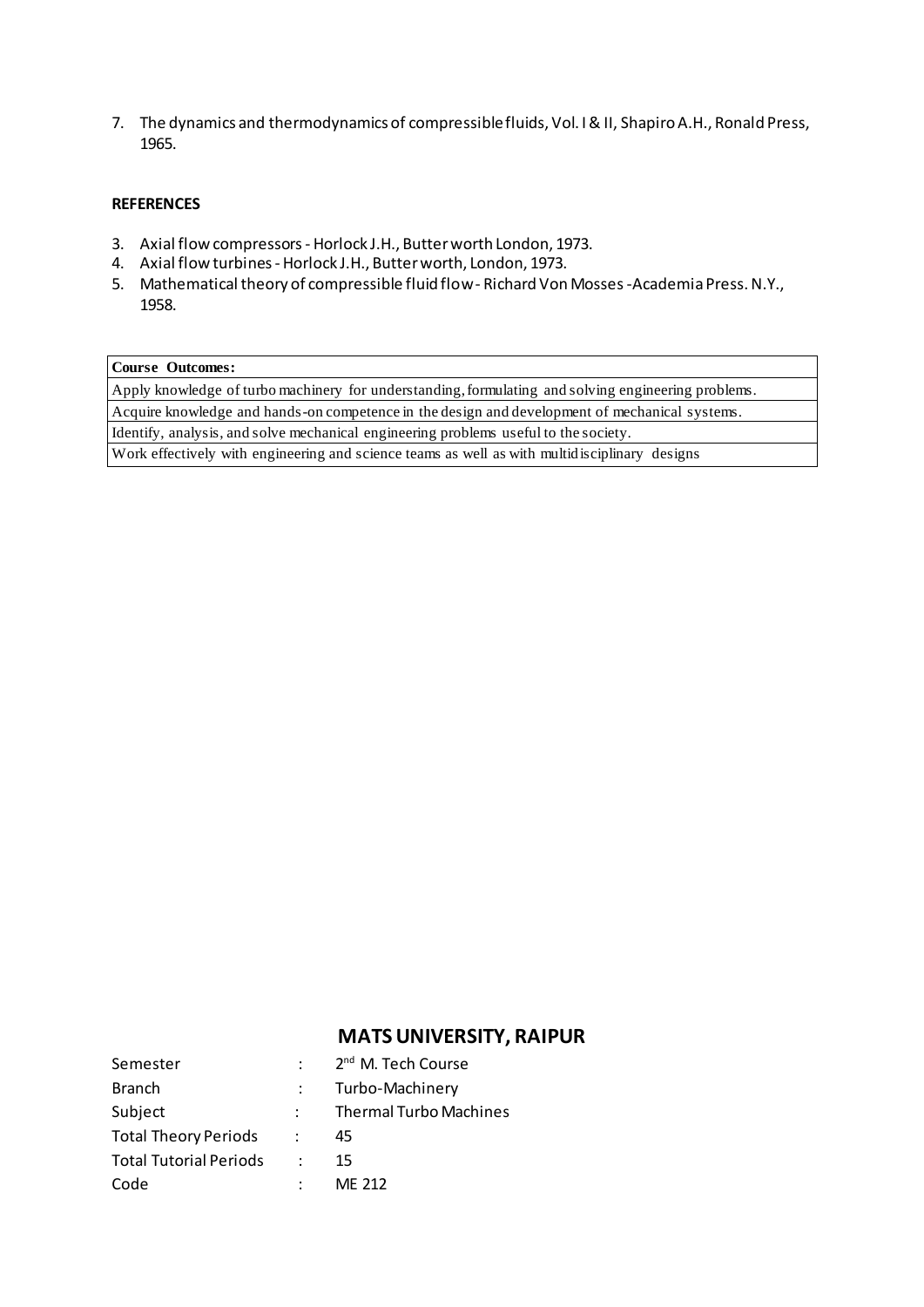Course Objectives:

To provide a mature approach to the basic principle of classical thermodynamics and to apply it to system surroundings interactions; involving work and heat transfer with associated property changes.

To Use classical thermodynamics principles to develop algebraic relationships among key physical parameters and variable based on analysis of a specified system

Use references that provide tabulated physical data that are useful to mechanical engineers.

## **UNIT-I RADIAL FLOW COMPRESSORS**

Radial flow compressors- Energy transfer-Slip-Pressure coefficient- Isentropic efficiency-Effect of compressibility and pre-whirl-Diffuser-Non- dimensional parameters-surging- choking- performance characteristics.

## **UNIT II AXIAL FLOW COMPRESSORS**

Axial flow compressors-Velocity triangles-Blading-number and type of stagings - Air and blade angles- Degree of reaction- Losses-Radial equilibrium and actuator disc theory performance characteristics.

## **UNIT-III STEAM TURBINES AND GAS TURBINES**

**Steam turbines** - Types- Classification - constructional details of different types of steam turbines.

**Gas turbines** -Types - Classification- Gas turbines engine and its components –constructional details of components - working principles of different components. Axial flow turbines (Impulse and Reaction) - Velocity triangles.

## **UNIT-IVTURBINE POWER CYCLES AND PERFORMACE**

**Power Cycles** -Basic steam and gas turbine power cycles -Analysis-Efficiencies -Thermodynamic methods of improving the cycle efficiencies -Heat rate and steam rate calculations. Turbine speed - Number of stages and stage work - Gas angles and blade angles. Losses in turbines - Reheat factor and condition curve - constant stage efficiency - forms of actual condition curve - Turbine total wheel speed. Partial admission turbines - losses - Applications – performance estimation.

## **UNIT-V COMBUSTION CHAMBERS**

Gas turbine combustion chambers - Requirements - Flame stabilization-combustion efficiency - fuel injection and atomization - Different types of combustors. Gas turbine power plant matching characteristics.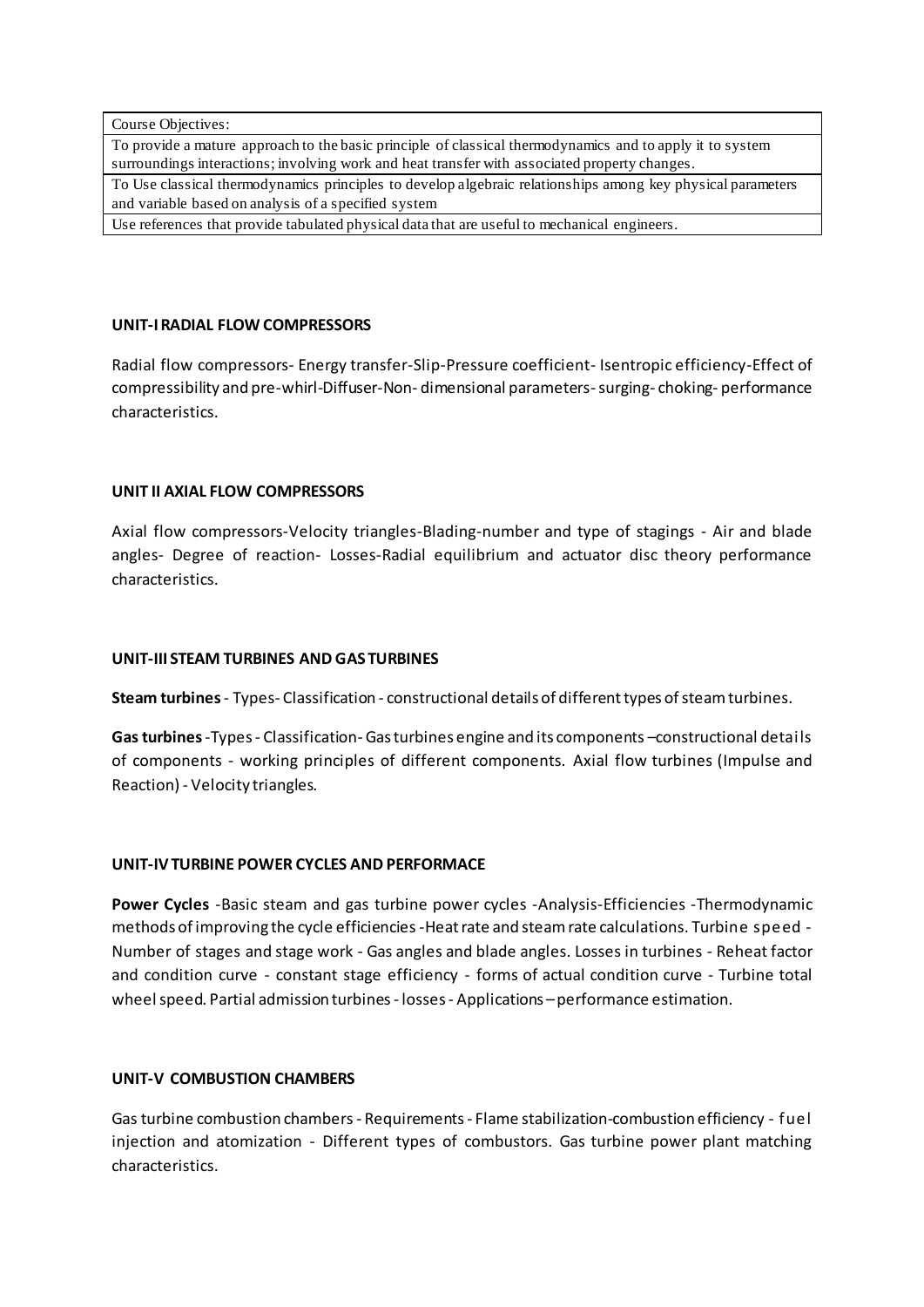## **TEXT BOOKS:**

- 1. Steam & Gas Turbines Lee J.F. McGraw Hill, 1962.
- 2. Theory of gas turbines Cohen and Rogers Longman, 1974.

## **REFERENCES:**

- 1. Steam turbines Theory and Design Shlyakhin. P., Peace Publishers, Moscow, (Translated from Russian by A. Jagamohan), 1965.
- 2. Fans Eck B., Pergaman, 1972.
- 3. Axial flow turbines Horlack, H.H., Butter worth, London, 1973.

### **Course outcomes:**

Apply knowledge of classical thermodynamics for formulating and solving engineering problems.

Acquire knowledge and hands-on competence in applying the concepts of thermal sciences in the design and development of mechanical systems.

Demonstrate creativeness in designing new systems components and processes in the field of engineering in general and mechanical engineering in particular.

Identify, analysis, and solve mechanical engineering problems useful to the society.

Work effectively with engineering and science teams as well as with multidisciplinary designs.

Skillfully use modern engineering tools and techniques for mechanical engineering design, analysis and application.

To continue the study of the applied thermodynamics.

| Semester                      |                      | 2 <sup>nd</sup> M. Tech Course |
|-------------------------------|----------------------|--------------------------------|
| <b>Branch</b>                 |                      | Turbo-Machinery                |
| Subject                       |                      | Hydro Turbo machines           |
| <b>Total Theory Periods</b>   | $\ddot{\phantom{a}}$ | 45                             |
| <b>Total Tutorial Periods</b> |                      | 15                             |
| Code                          |                      | ME 213                         |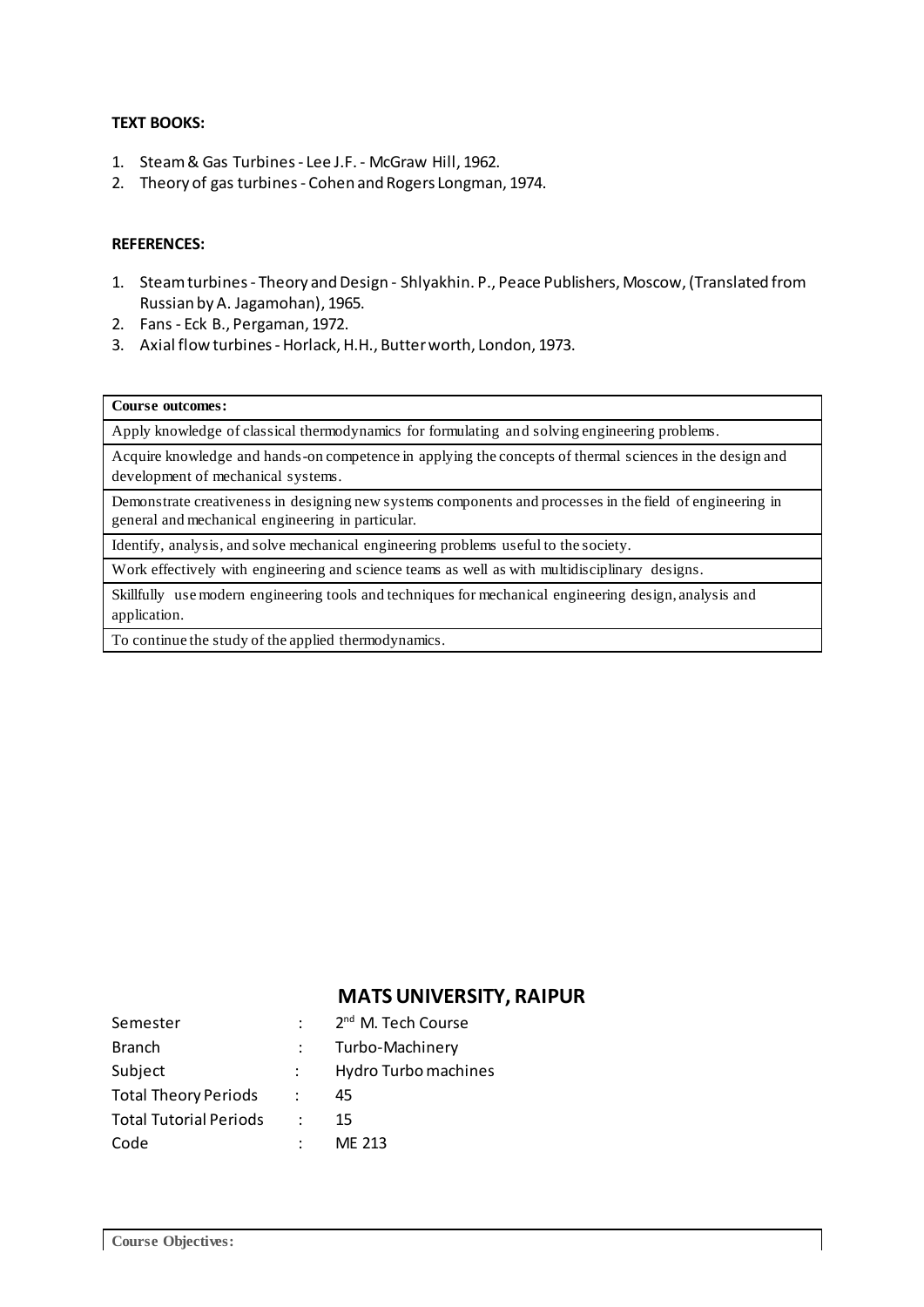| To understand boundary layer theory                                                     |  |  |
|-----------------------------------------------------------------------------------------|--|--|
| To formulate basic equations for impact of free jets                                    |  |  |
| To understand construction and working and performance of various Turbines              |  |  |
| To understand construction and working $\&$ performance of various Pumps                |  |  |
| To solve and analyze a variety of fluid mechanics and fluid machinery related problems. |  |  |

## **UNIT-I ROTODYNAMIC PUMPS AND AXIAL FLOW PUMPS**

**Rotodynamic pumps** - pump parameters - similar pumps - non-dimensional Parameters - Specific speed - pump classification - different types - Ranges of operation.

**Axial flow pumps**-Constructional details-pump casing-guide system-Impeller -blade adjusting mechanism-diffuser-bearings-blade profiles-Aerofoil theory- estimation of blade lift and pump head losses–Performance Characteristics - cavitation.

## **UNIT-II CENTRIFUGAL PUMPS**

Centrifugal pumps-radial and mixed flow-constructional details–Inlet passage -Suction spiralimpeller-Recuperator-Vaned diffuser-multistage pumps-return passage-internal leakage-Wearing ring-axial thrust- Balancing devices-Self priming arrangements-bearings and seals–Basic theorynumber and shape of blades-blade loading-Head slip–Correction factors-pre-rotation-off-design performance-flow in the volute-flow in the diffuser and return passage-losses -hydraulic lossesvolumetric losses- disc friction-mechanical losses-estimation of axial thrust–pump characteristicsstable operation-parallel operation of pumps-pumps in pipe systems-cavitations-NPSH.

## **UNIT-III BASICS OF HYDRAULIC TURBINES**

Hydraulic turbines-basic parameters-principles of similarity–model turbines-Unit quantities and specific speed classification range of utilization-Constructional details of water turbines-Reaction turbines-propeller-Kaplan, bulb and Francis turbines-Inlet passage-Spiral casing-speed ring guide apparatus–casing draft tube-pelton wheel-distributor-nozzle-needle regulator –deflector bucketbraking jet.

## **UNIT-IV REACTION TURBINE AND PELTON WHEEL**

Basic theory of reaction turbine-Velocity triangles and their correction-aerofoil theory-flow through different flow passages-volute, guide apparatus, runner and draft tube-hydraulic, volumetric and mechanical losses-energy balance- regulation of discharge-off-design performance-Forces and moments of guide vanes and adjustable blades of runner–axial thrust-cavitation in turbines- Thoma's coefficient-Location of turbine above the tail race. Theory of pelton wheel-action of jet on the buckets-flow on bucket surfaces-Hydrodynamic forces and torque on the runner-losses–energy balance.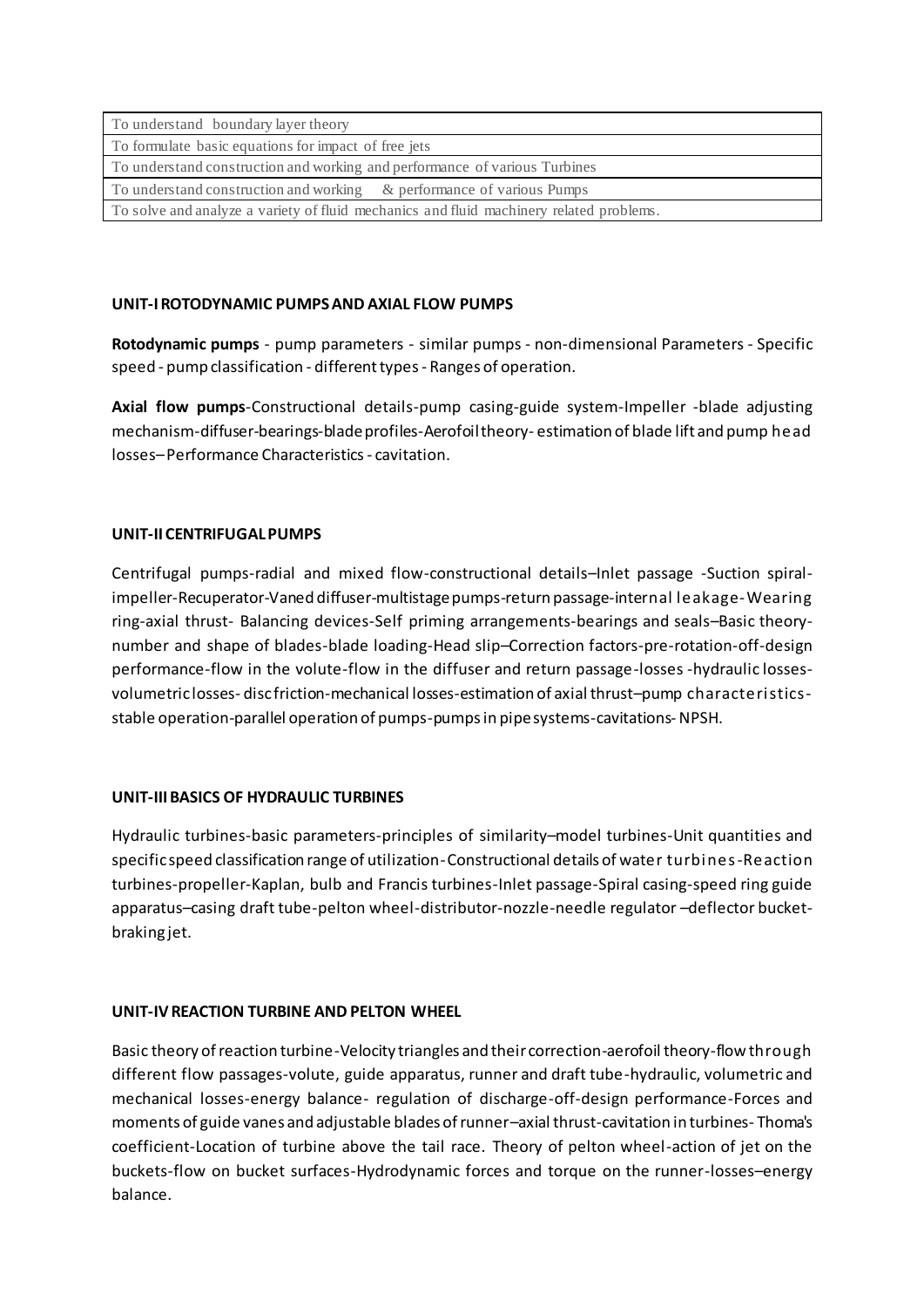## **UNIT-V TESTING OF PUMPS AND TURBINES**

Testing of pump-test rig-standard instrumentation-operational characteristics. Testing of model turbines-test rigs- universal characteristics-separation of losses- Cavitation characteristics.

## **TEXT BOOKS:**

- 1. Hydraulic Turbines Nechlepa, M., Constable and Co., 1957.
- 2. Centrifugal and axial flow pumps Stepanoff A.J., John Wiley 1962.

## **REFERENCES:**

- 1. Impeller pumps Lazarkieniz and Torskolanski, Pergamon Press, 1965.
- 2. Hydroelectric engineering practice Vol. II, Editor Brown JG. 1958.
- 3. A treatise on applied hydraulics Addison, H., Chapman and Hall, 1954.

#### **Course Outcomes:**

Apply knowledge of fluid mechanics and fluid machinery for understanding, formulating and solving engineering problems.

Acquire knowledge and hands-on competence in applying the concepts of fluid mechanics and fluid machinery in the design and development of mechanical systems.

Identify, analysis, and solve mechanical engineering problems useful to the society.

Work effectively with engineering and science teams as well as with multidisciplinary designs.

Skillfully use modern engineering tools and techniques for mechanical engineering design, analysis and application.

# **MATS UNIVERSITY, RAIPUR**

| Semester                      |   | 2 <sup>nd</sup> M. Tech Course      |
|-------------------------------|---|-------------------------------------|
| <b>Branch</b>                 |   | Turbo-Machinery                     |
| Subject                       |   | <b>Computational Fluid Dynamics</b> |
| <b>Total Theory Periods</b>   | ÷ | 45                                  |
| <b>Total Tutorial Periods</b> |   | 15                                  |
| Code                          |   | MF 214                              |

## **Course Objectives:**  Obtaining a solid understanding of the fundamentals of Fluid dynamics

The ability to formulate basic equations for Fluid Engineering problems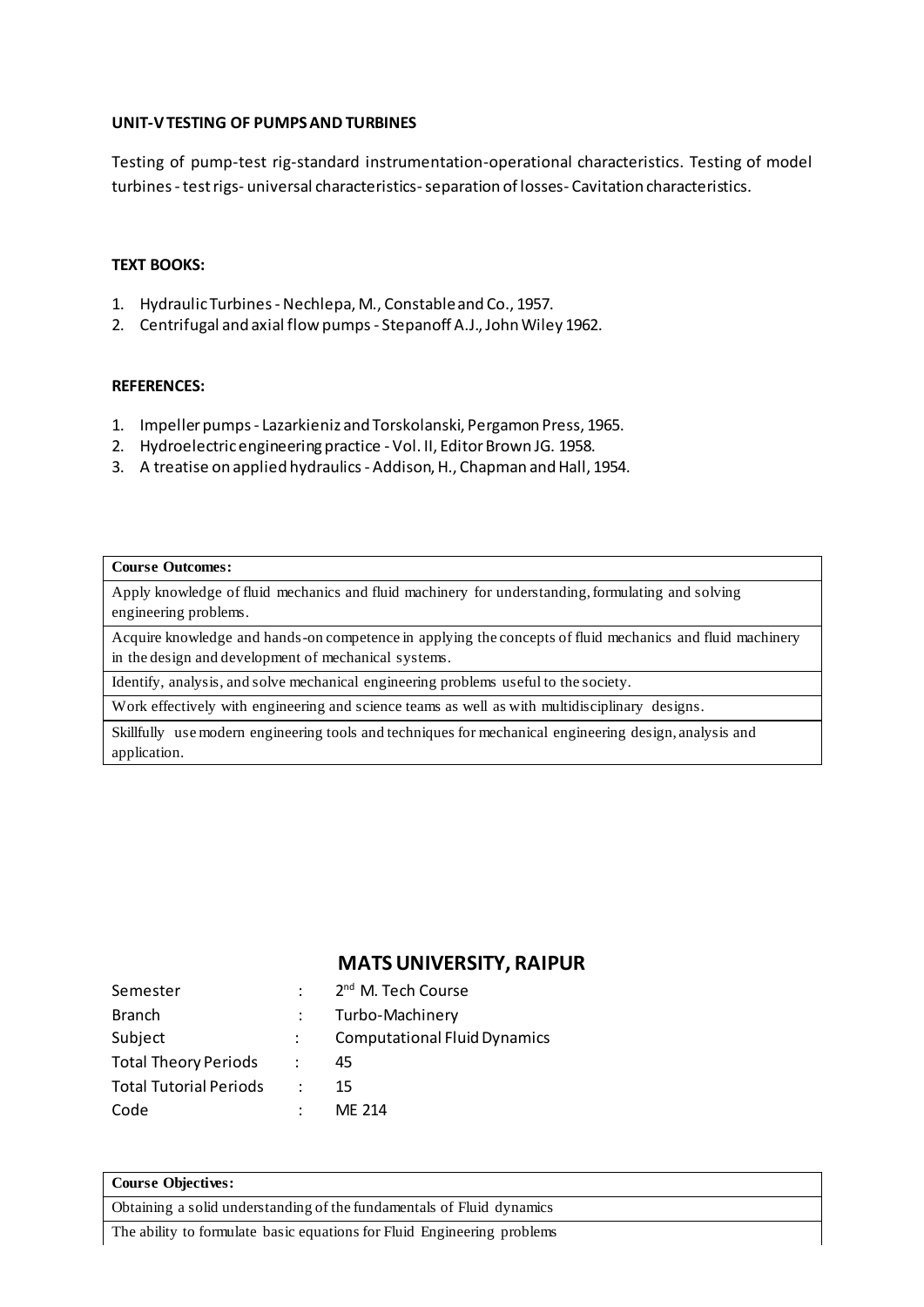.The ability to use tables and figures to determine the friction energy loss for various pipes/ducts geometries and fluid engineering applications

The ability to perform dimensional analysis and identify important parameters

### **UNIT-I REVIEW OF GOVERNING EQUATIONS FLUID FLOW & HEAT TRANSFER**

Conservation of Mass, Newton's Second Law of Motion, Expanded Forms of Navier stokes equations, Conservation of Energy Principle; Special Forms of the Navier Stokes Equations, Classification of Second order Partial Differential Equations, Initial and Boundary Conditions, Governing Equations in Generalized Coordinates.

## **UNIT-II FINITE DIFFERENCE, DISCRETIZATION, CONSISTENCY, STABILITY AND FUNDAMENTAL OF FLUID FLOW MODELING**

Elementary Finite Difference Quotients, Basic Aspects of Finite Difference Equations, Errors and Stability Analysis, Some Nontrivial Problems with Discretized Equations, Applications to Heat Conduction and Convection.

# **UNIT-III SOLUTION OF VISCOUS INCOMPRESSIBLE FLOWS BY STREAM FUNCTION –VORTICITY FORMULATION**

Two Dimensional Incompressible Viscous Flow, Incorporation of Upwind Scheme, Estimation of Discretization Error, Application to Curvilinear Geometries, Derivation of Surface Pressure and Drag.

## **UNIT-IVSOLUTION OF NAVIER -STOKES EQUATIONS FOR INCOMPRESSIBLE FLOWS USING MAC AND SIMPLE ALGORITHMS**

Staggered Grid, Solution of the Unsteady Navier -Stokes Equations, Solutions of Energy Equation, Formulation of the Flow Problems, Simple Algorithm.

## **UNIT-VINTRODUCTION TO FVM**

Introduction to FVM: Integral Approach, Discretization & Higher order scheme

#### **TEXT BOOKS:**

- 1. Anderson D.A., Tannehill J.C., Pletcher R.H., Computational Fluid Mechanics and Heat Transfer, Hemisphere Publishing Corporation, New York, U.S.A. 1984.
- 2. Anderson J.D., Jr., Computational Fluid Dynamics McGraw Hill, Inc New York, 1996.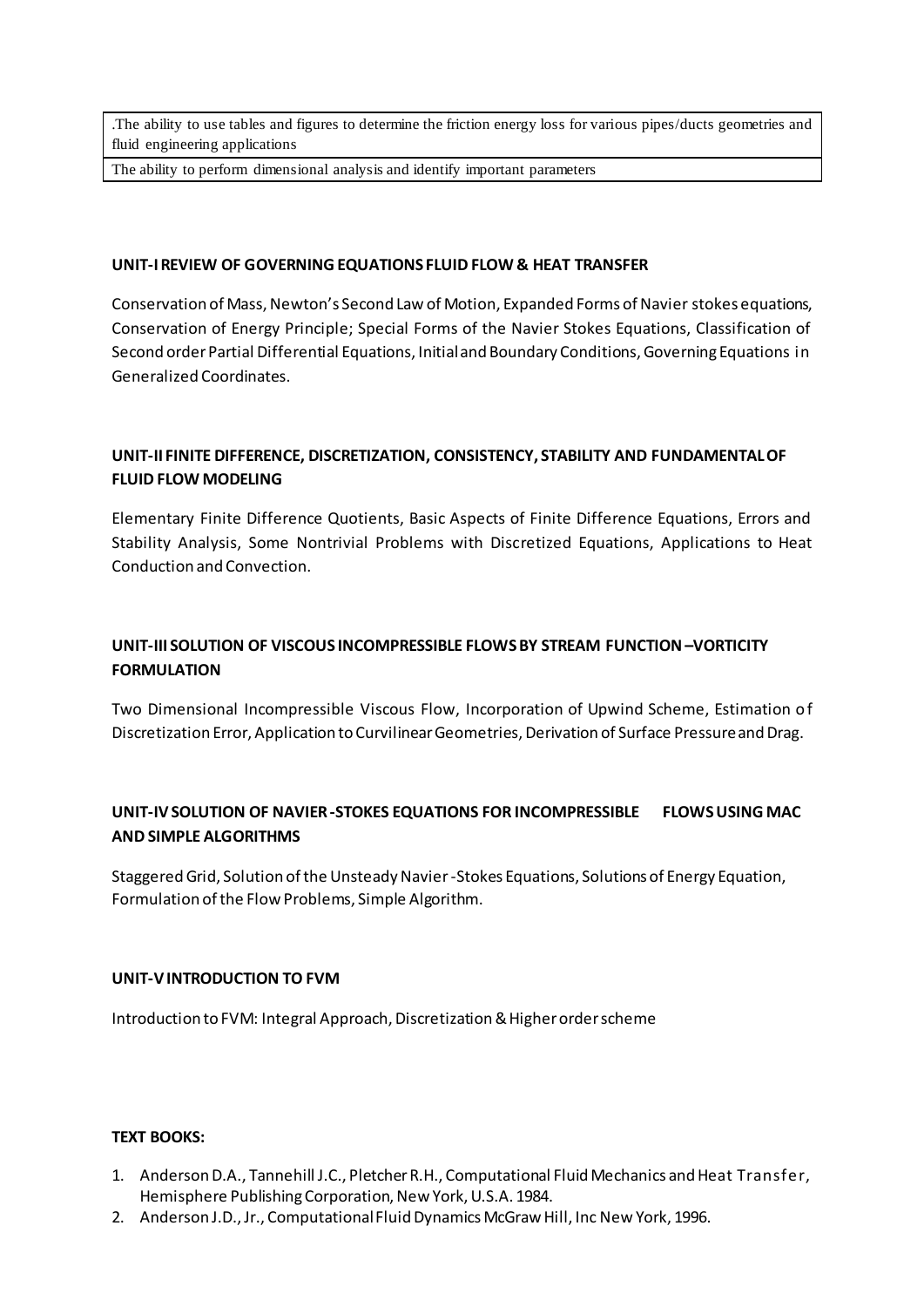3. H. K.Versteag and W. Malalsekara, "An Introduction to Computational Fluid Dynamics", Longman, 1995

#### **REFERENCES:**

- 1. Murlidhar K. Sunderarajan T., Computational Fluid Flow and Heat Transfer, Narosa Publishing House, New Delhi, 2003.
- 2. Ankar S.V., "Numerical Heat Transfer and Flow" Hemisphere Publ., Corporation, 1985.
- 3. Sturt P.A., "Introduction to Numerical Methods", the Macmillan Company, London, 1985.
- 4. Pratap R., "Getting Started with MATLAB", Sounders College Publ. 1995.
- 5. Carnahan B., "Applied Numerical Methods", John Wiley & Sons 1969.

#### **Course Outcomes:**

.Apply knowledge of Fluid dynamics formulating and solving engineering problems.

.Acquire knowledge of fluid dynamics for the design and development of mechanical systems.

.Demonstrate creativeness in designing new systems components and processes in the field of engineering in general and mechanical engineering in particular.

Identify, analysis, and solve mechanical engineering problems useful to the society.

.Work effectively with engineering and science teams as well as with multidisciplinary designs.

Skill fully use modern engineering tools and techniques for mechanical engineering design, analysis and application.

.Develop fundamentals to continue the study of the advance subject fluid machinery, Heat and mass transfer etc.

| Semester                      |                      | 2 <sup>nd</sup> M. Tech Course |
|-------------------------------|----------------------|--------------------------------|
| <b>Branch</b>                 |                      | Turbo-Machinery                |
| Subject                       |                      | Energy & Exergy Analysis       |
| <b>Total Theory Periods</b>   | $\ddot{\phantom{0}}$ | 45                             |
| <b>Total Tutorial Periods</b> |                      | 15                             |
| Code                          |                      | ME 2153                        |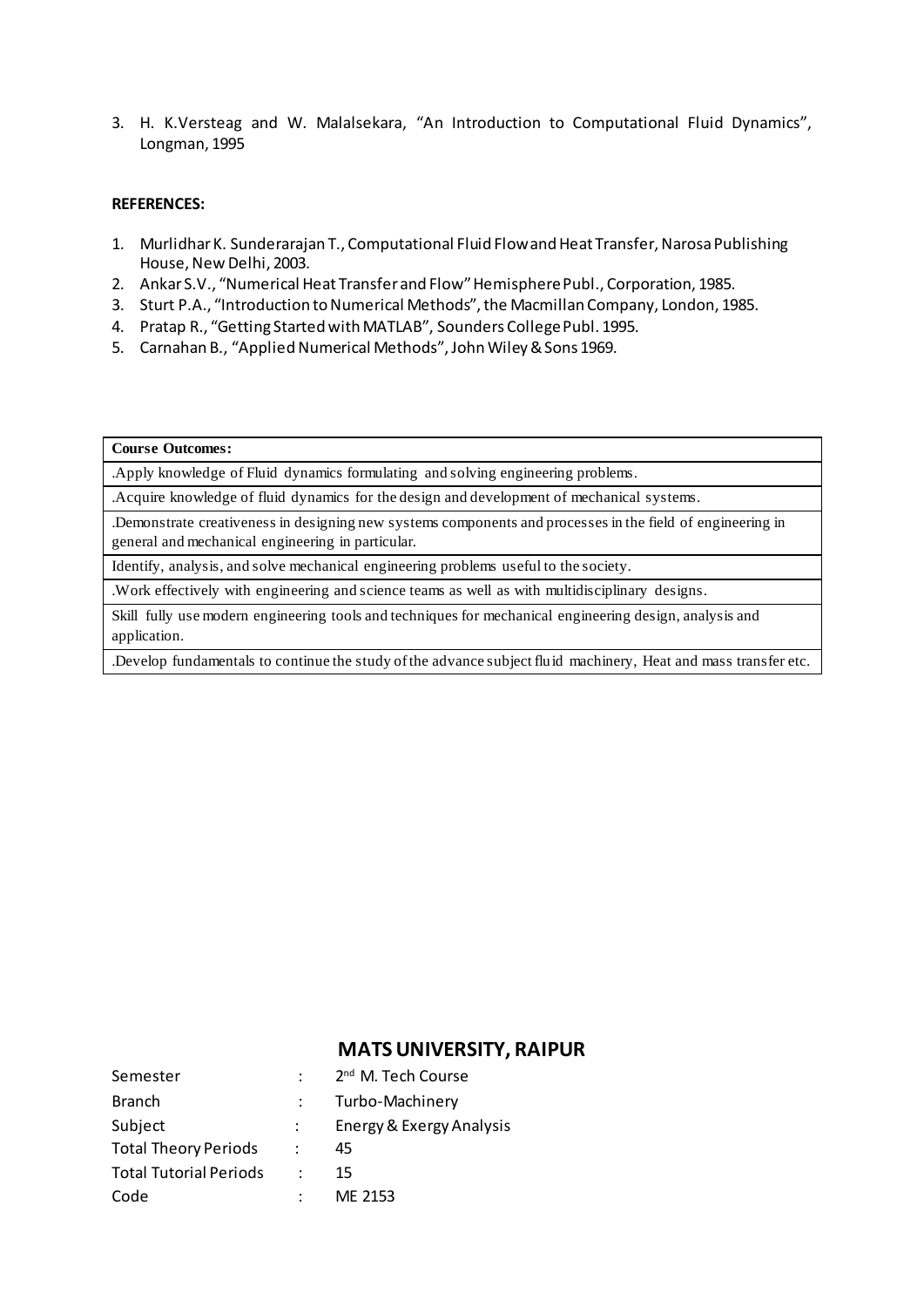Course Objectives:

To provide a mature approach to the basic principle of classical thermodynamics and to apply it to system surroundings interactions; involving work and heat transfer with associated property changes.

To Use classical thermodynamics principles to develop algebraic relationships among key physical parameters and variable based on analysis of a specified system

Use references that provide tabulated physical data that are useful to mechanical engineers.

## **UNIT-I BASIC CONCEPTS OF ENERGY**

Basic concepts of energy analysis of thermal systems.

## **UNIT-II BASIC EXERGY CONCEPTS**

Classification of forms of exergy, concepts of exergy, exergy concepts for a control region, physical exergy, chemical exergy, exergy concepts for closed system analysis, Non-flow exergy.

## **UNIT-III ELEMENTS OF PLANT ANALYSIS**

Control mass analysis, control region analysis, criteria of performance, pictorial representation of exergy balance, exergy based property diagram.

## **UNIT-IV EXERGY ANALYSIS OF PROCESSES**

Expansions process, compression processes, heat transfer process, Mixing & separation process, Chemical process including combustion etc.

## **UNIT-V ENERGY ANALYSIS OF THERMAL SYSTEMS**

Gas turbine plant -Thermal Power Plant -Cogeneration Plant -Captive power plant -Combined cycle Power plant-Refrigeration Plant-Chemical Plant-Lunde air liquification plant, Heat Exchanger etc.

## **TEXT BOOKS:**

- 1. Ahrendts J., "The Exergy Methods & Energy System Analysis" John Wiley & Sons., N.Y., 1980.
- 2. Winternore, D.E. "Advance Thermodynamics for Engineers", Arnold Publ. Corp., 1997.
- 3. Kotas J.J. "The Exergy Methods of Thermal Plant Analysis," 2nd Ed., Krieger Publ. Corp. U.S.A., 1995.

## **REFERENCES:**

- 1. Zemanskey M W and Diffman "Heat and Thermodynamics", McGraw Hill, N.Y. 1997.
- 2. Turner, W.C., (Ed.), "Energy Management Handbook", John Wiley & Sons, N.Y., 1982.
- 3. Dryden, I.G.C., "The Efficient use of Energy", Butterworths, London, 1982.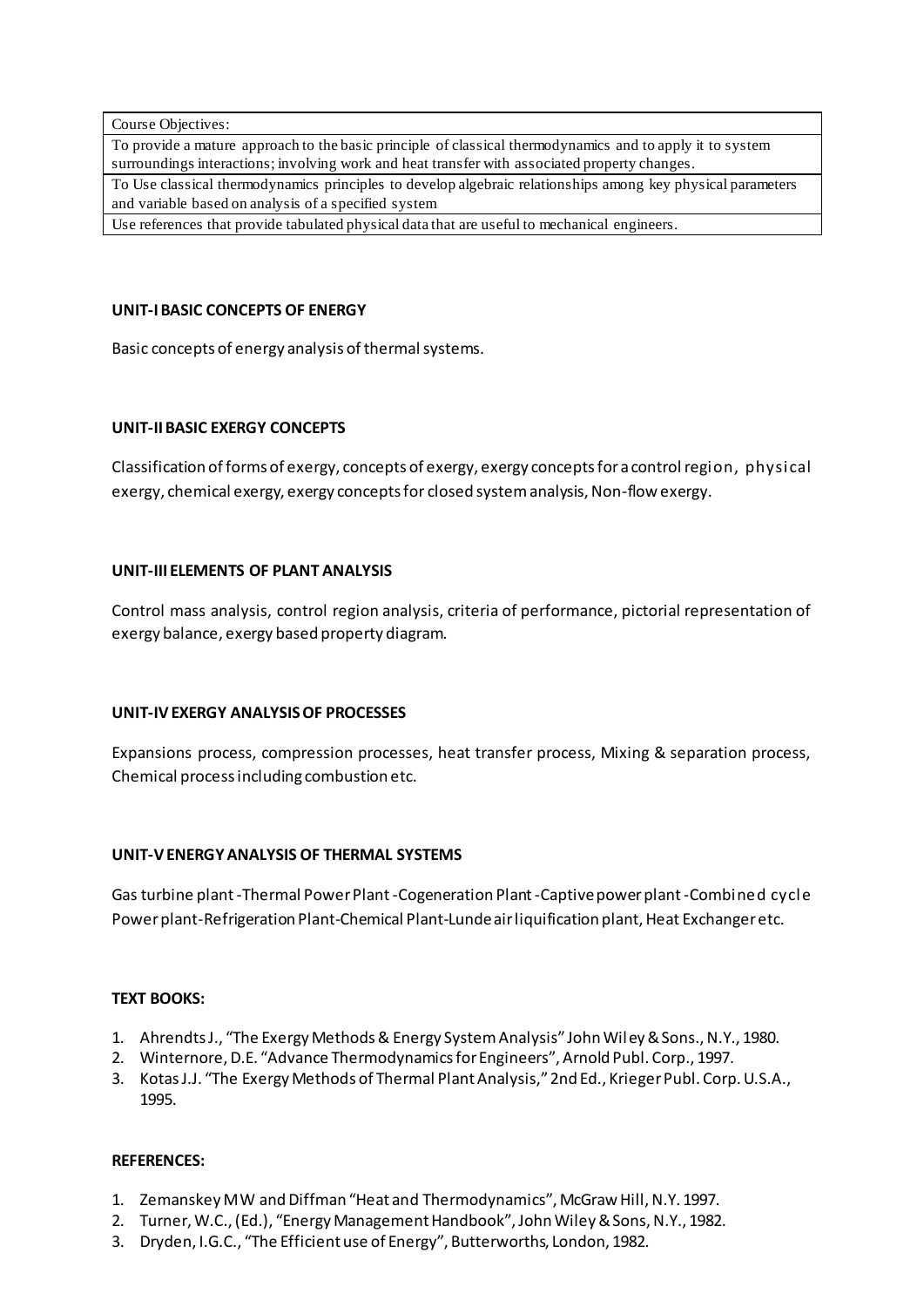- 4. Saravanamootoo, H. I. H., & Rogers, G.F.C., "Gas Turbine Theory "Person Education (Singapore) Pvt. Ltd., Indian Branch, New Delhi 2001.
- 5. Seikan, Ishigai, "Steam Power Engineering -Thermal and Hydraulic Design Principles", Cambridge Univ., Press, 1999.

## **Course outcomes:**

Apply knowledge of classical thermodynamics for formulating and solving engineering problems.

Acquire knowledge and hands-on competence in applying the concepts of thermal sciences in the design and development of mechanical systems.

Demonstrate creativeness in designing new systems components and processes in the field of engineering in general and mechanical engineering in particular.

Identify, analysis, and solve mechanical engineering problems useful to the society.

Work effectively with engineering and science teams as well as with multidisciplinary designs.

Skillfully use modern engineering tools and techniques for mechanical engineering design, analysis and application.

To continue the study of the applied thermodynamics.

| Semester | 2 <sup>nd</sup> M. Tech Course |
|----------|--------------------------------|
| Branch   | : Turbo-Machinery              |
| Subject  | Advanced Fluid Machinery Lab   |
| Code     | MF 216                         |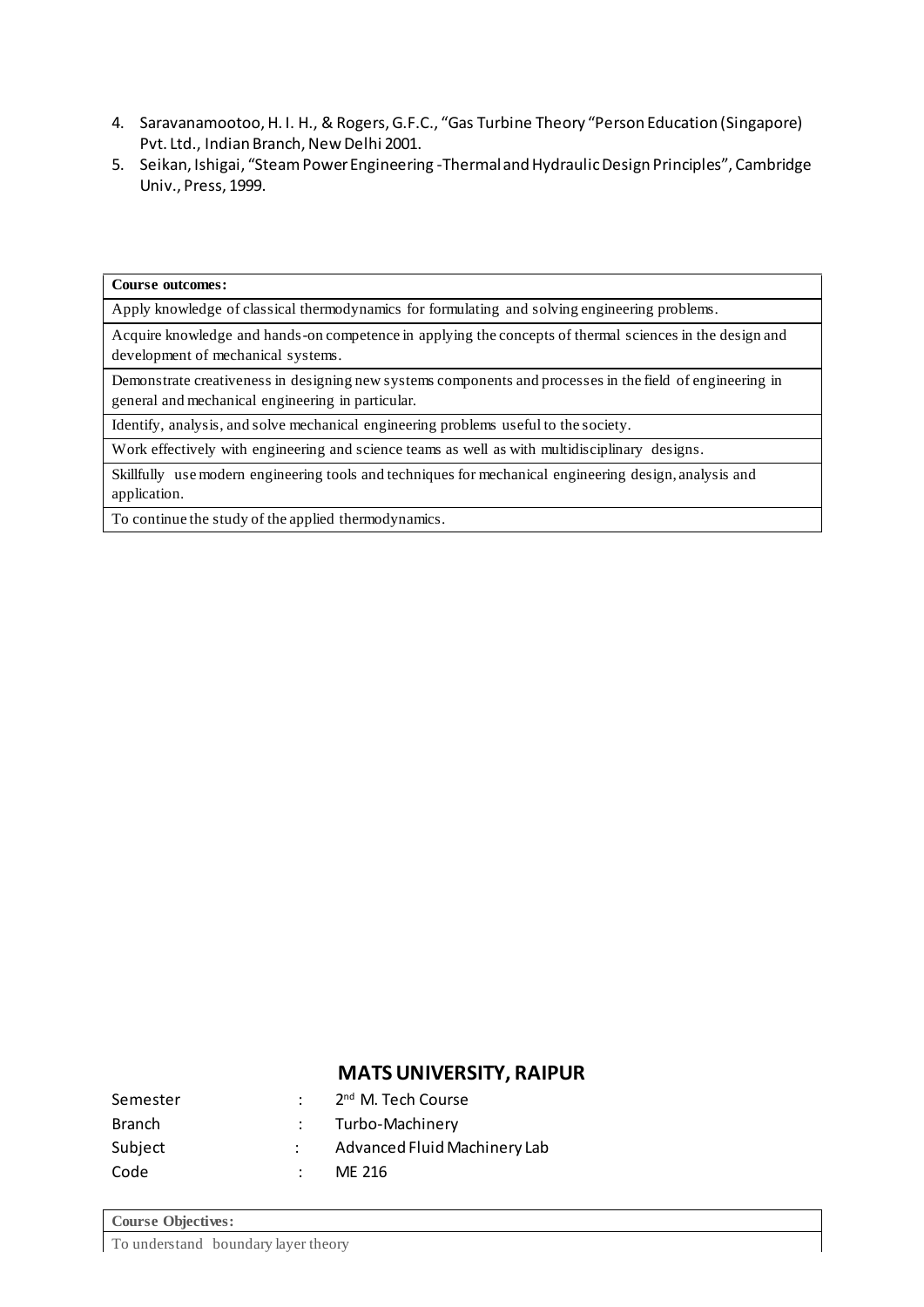To formulate basic equations for impact of free jets

To understand construction and working and performance of various Turbines

To understand construction and working & performance of various Pumps

To solve and analyze a variety of fluid mechanics and fluid machinery related problems.

## **LIST OF EXPERIMENTS**

- 1. To study Navier Stokes equation and its applications in engineering.
- 2. To study the transition from laminar to turbulent flow and to determine the lower critical Reynold's number.
- 3. To calculate the velocity of the flow through pipe and determine the shear stress distribution.
- 4. To study about the Conformal Transformation.
- 5. To study Thin Aerofoil Theory.
- 6. To study flow separation and vortex shedding over an Aerofoil.
- 7. To study the functioning of Laser Doppler Anemometer.
- 8. To study the construction and working of Thermal anemometers.
- 9. To study the functioning of P-I velocimeter.
- 10. To study grid generation techniques in CFD.

## **LIST OF EQUIPMENTS**

- 1. Laser Doppler Anemometer.
- 2. Thermal anemometers.
- 3. P-I velocimeter.

#### **Course Outcomes:**

Apply knowledge of fluid mechanics and fluid machinery for understanding, formulating and solving engineering problems.

Acquire knowledge and hands-on competence in applying the concepts of fluid mechanics and fluid machinery in the design and development of mechanical systems.

Identify, analysis, and solve mechanical engineering problems useful to the society.

Work effectively with engineering and science teams as well as with multidisciplinary designs.

Skillfully use modern engineering tools and techniques for mechanical engineering design, analysis and application.

| Semester      | 2 <sup>nd</sup> M. Tech Course |
|---------------|--------------------------------|
| <b>Branch</b> | Turbo-Machinery                |
| Subject       | Gas Dynamics Lab               |
| Code          | MF 217                         |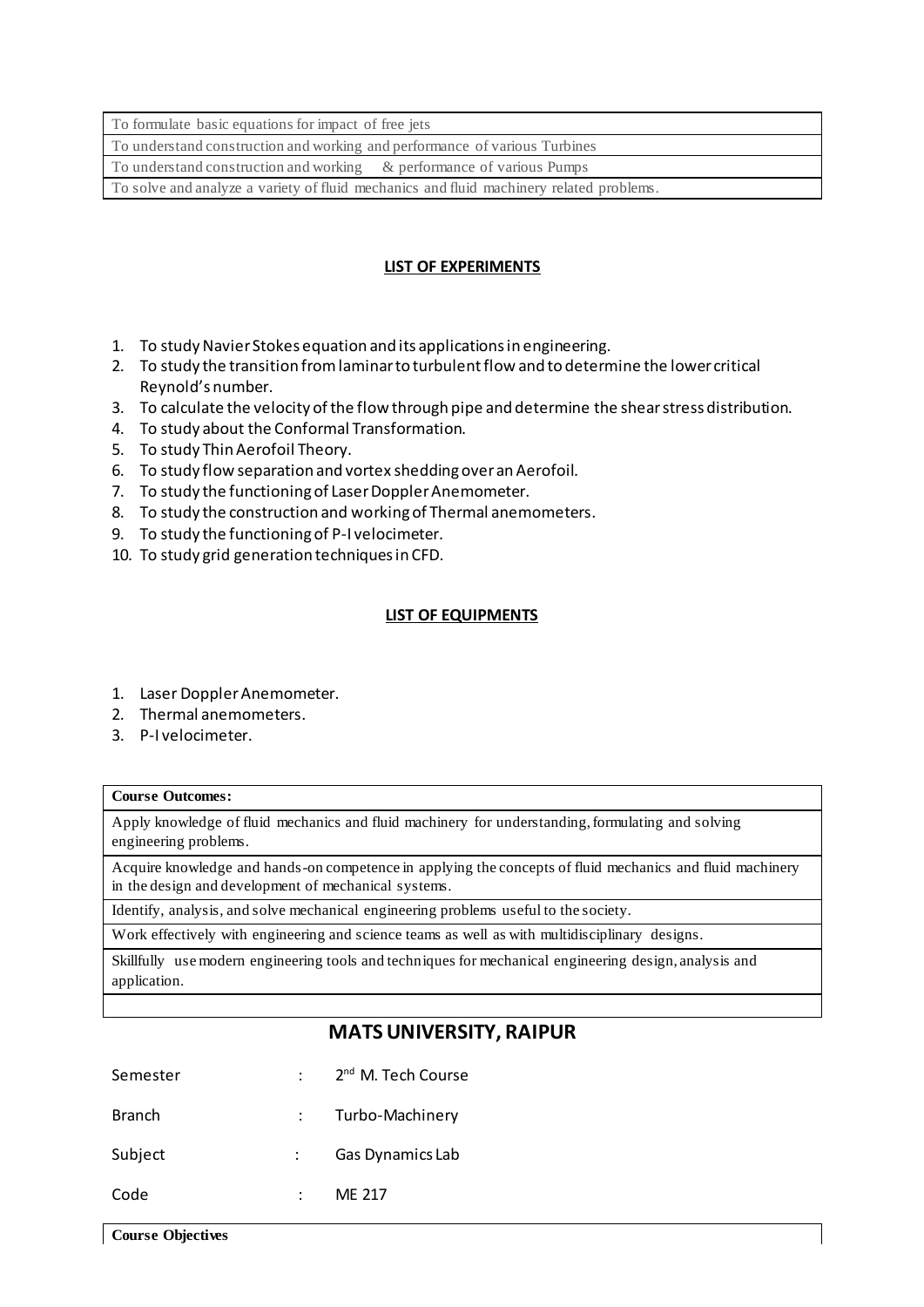To study classifications of Gas Dynamics and Flow through Turbo Machine Passages

To study construction and working of different Gas Dynamics and Flow through Turbo Machine Passages To acquire the knowledge and skill of analyzing different Gas Dynamics and Flow through Turbo Machine Passages

## **LIST OF EXPERIMENTS**

- 1. To study about the isentropic flow through the C-D nozzle.
- 2. To study about Beltrami flow.
- 3. To study about the formation of Normal shock waves.
- 4. To study about the formation of Oblique shock waves.
- 5. To study about Prandtl's Mayer Expansion process.
- 6. To study about the Axi-symmetric flows in rotating and stationary passages.
- 7. To study about performance of various types of supersonic nozzles and Supersonic cascades.
- 8. To study about the Shock polar diagramand Hodograph.

#### **Course Outcomes:**

Apply knowledge of turbo machinery for understanding, formulating and solving engineering problems.

Acquire knowledge and hands-on competence in the design and development of mechanical systems.

Identify, analysis, and solve mechanical engineering problems useful to the society.

Work effectively with engineering and science teams as well as with multidisciplinary designs.

| Semester      | $\therefore$ 2 <sup>nd</sup> M. Tech Course |
|---------------|---------------------------------------------|
| <b>Branch</b> | : Turbo-Machinery                           |
| Subject       | Turbo machine Design Lab                    |
| Code          | ME 217                                      |
|               |                                             |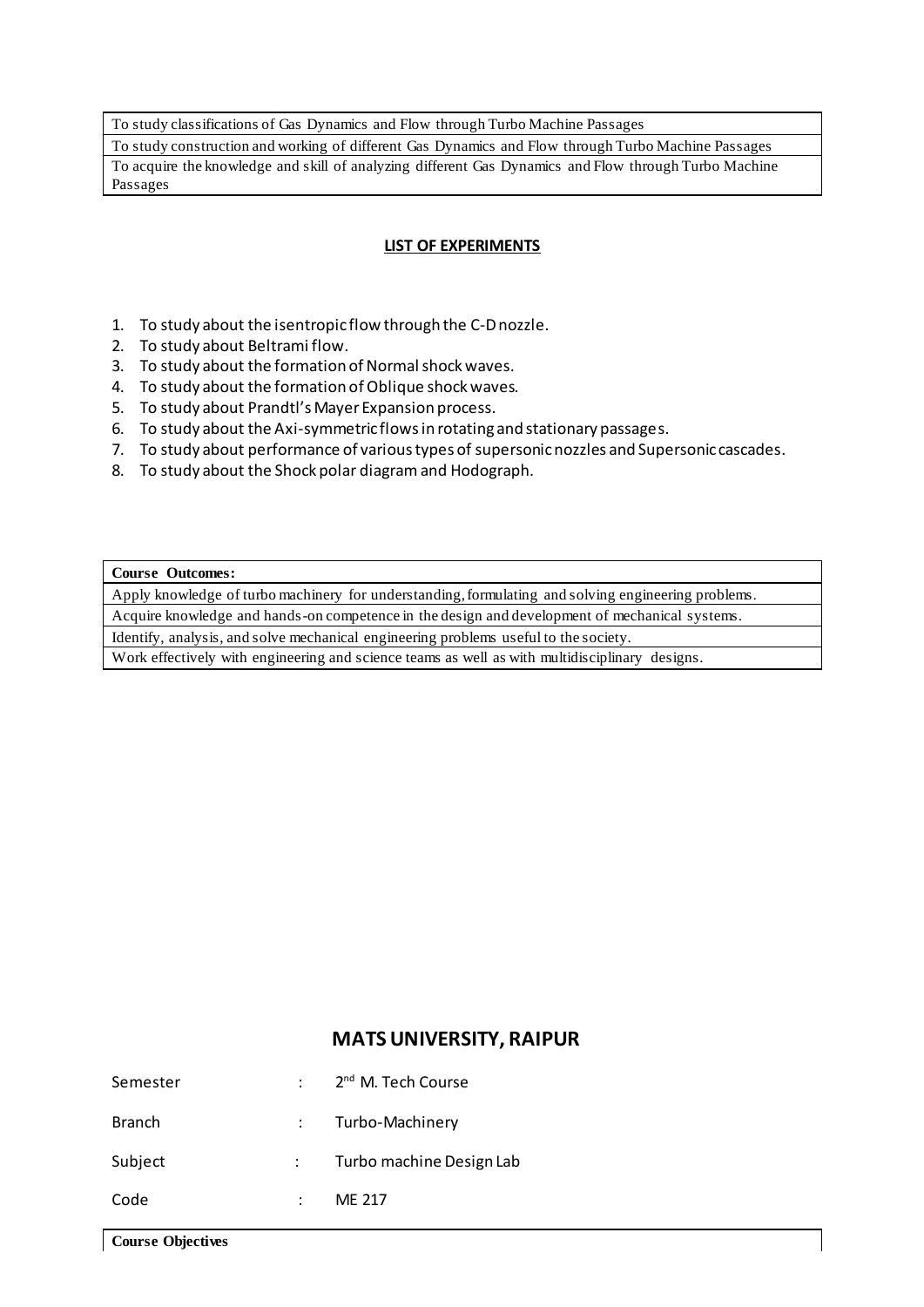To study classifications of gas turbine cycle

To study construction and working of different jet propulsion

To acquire the knowledge and skill of analyzing Gas Turbine Cycles and Jet Propulsion

## **LIST OF EXPERIMENTS**

- 1. To study about the construction and operation of Centrifugal flow compressors.
- 2. To study about the construction and operation of Axial flow compressors.
- 3. To study about the construction and operation of Axial flow Turbine.
- 4. To study about the construction and operation of Radial flow Turbine.
- 5. To study the Designing procedure of Gas Turbine Blades.
- 6. To study about the various problems associated with the operation of Radial flow Turbine.

#### **Course Objectives**

To study classifications of Gas Dynamics and Flow through Turbo Machine Passages

To study construction and working of different Gas Dynamics and Flow through Turbo Machine Passages

To acquire the knowledge and skill of analyzing different Gas Dynamics and Flow through Turbo Machine Passages

| Semester                      | 3rd M. Tech Course             |
|-------------------------------|--------------------------------|
| <b>Branch</b>                 | Turbo-Machinery                |
| Subject                       | <b>Optimization Techniques</b> |
| <b>Total Theory Periods</b>   | 45                             |
| <b>Total Tutorial Periods</b> | 15                             |
| Code                          | ME 311                         |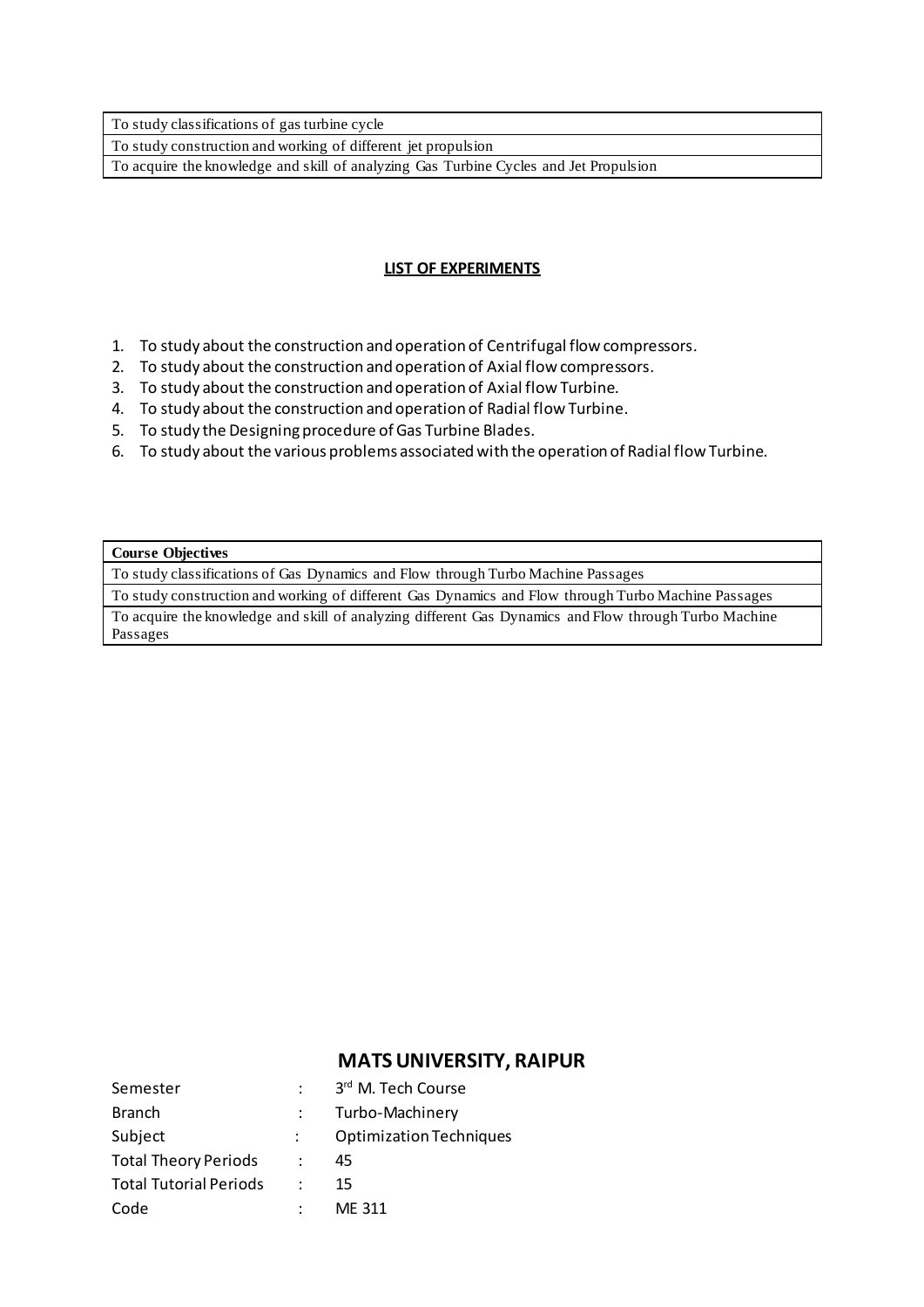## **Course Objectives:**

This course aims to introduce students to use advanced quantitative methods and techniques for effective decisions–making; model formulation and applications that are used in solving business decision problems.

## **UNIT I**

Single and Multivariable optimization methods, constrained optimization methods, Kuhn-Tucker conditions-Necessary & Sufficiency theorems.

## **UNIT II**

Linear programming - Traveling salesman problem and Transshipment problems-post optimization analysis. Integer programming all integers, mixed integer and zero-one programming

## **UNIT III**

Geometric programming –concept – degree of difficulty –solution of unconstrained & constrained non linear problems by geometric programming. Dynamic programming.

#### **UNIT IV**

Energy System Simulation & optimization/Objectives/constraints, Problems formulation, Unconstrained problems, Constrained Variations, Kuhn-TuckerConditions.

#### **UNIT V**

Probabilistic Technique –Tradeoffs between capital & energy using Pinch Analysis. Energy-Economy models –Scenario Generation.

## **TEXT BOOKS**

- 1. Rao S.S., "Optimization Theory & Applications", Wiley Eastern 1990.
- 2. K. Deb, "Optimization for Engineering Design", Prentice Hall of India, 1995.
- 3. Reklaitis G.V., Ravindram A., Ragsdell K.M., "Engineering Optimization methods & Application", Wiley 1983.

#### **REFERENCES**

- 1. New Fville R. "Applied System Analysis", McGraw Hill, Int. Edition 1990.
- 2. Stocker, W.I. "Design of Thermal System", McGraw Hll, 1987.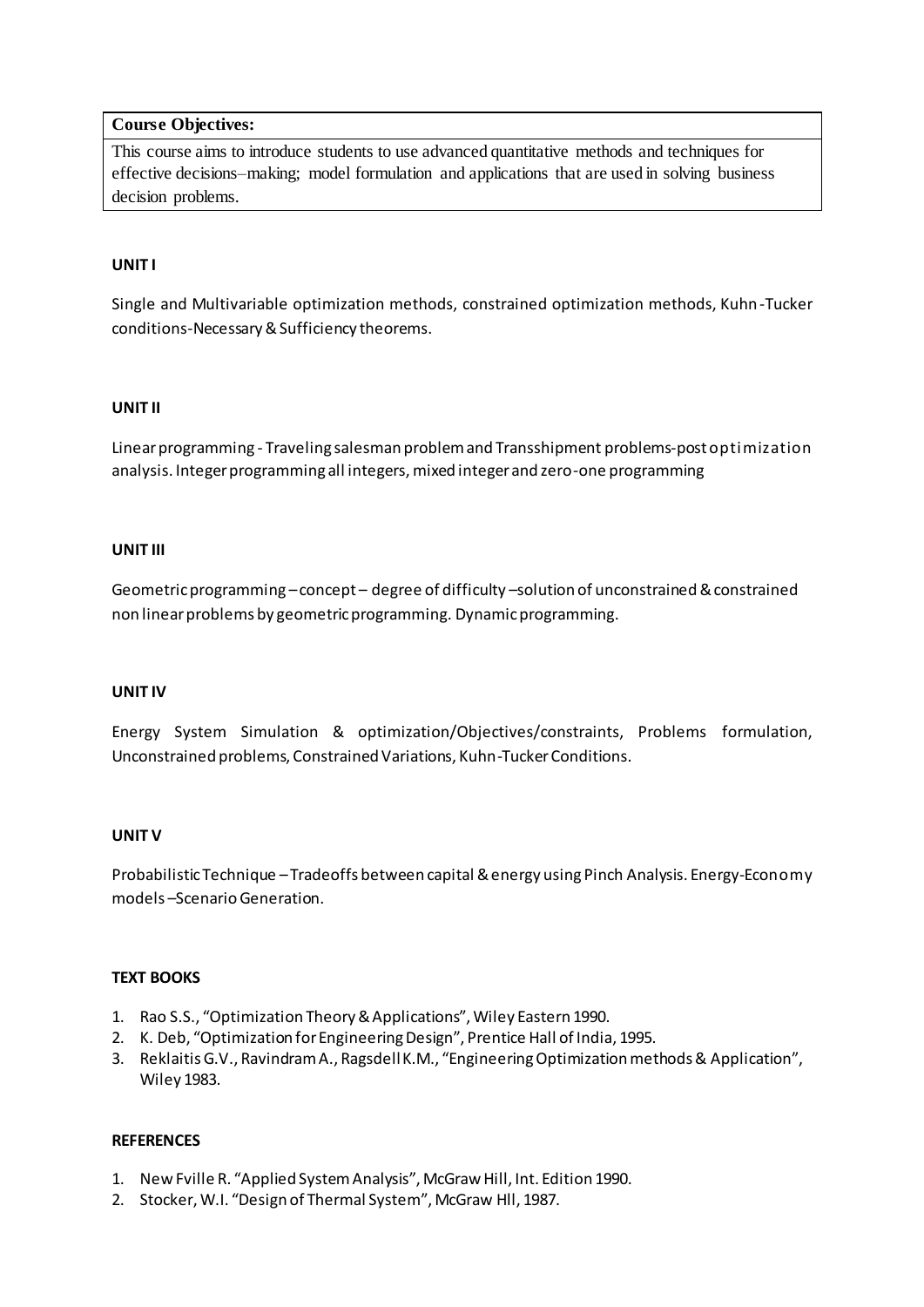#### **Course Objectives:**

Ability to understand and analyze managerial problems in industry so that they are able to use resources (capitals, materials, staffing, and machines) more effectively.

Knowledge of formulating mathematical models for quantitative analysis of managerial problems in industry.

Skills in the use of Operations Research approaches and computer tools in solving real problems in industry.

| Semester                      | 3rd M. Tech Course         |
|-------------------------------|----------------------------|
| <b>Branch</b>                 | Turbo-Machinery            |
| Subject                       | High Temperature Materials |
| <b>Total Theory Periods</b>   | 45                         |
| <b>Total Tutorial Periods</b> | 15.                        |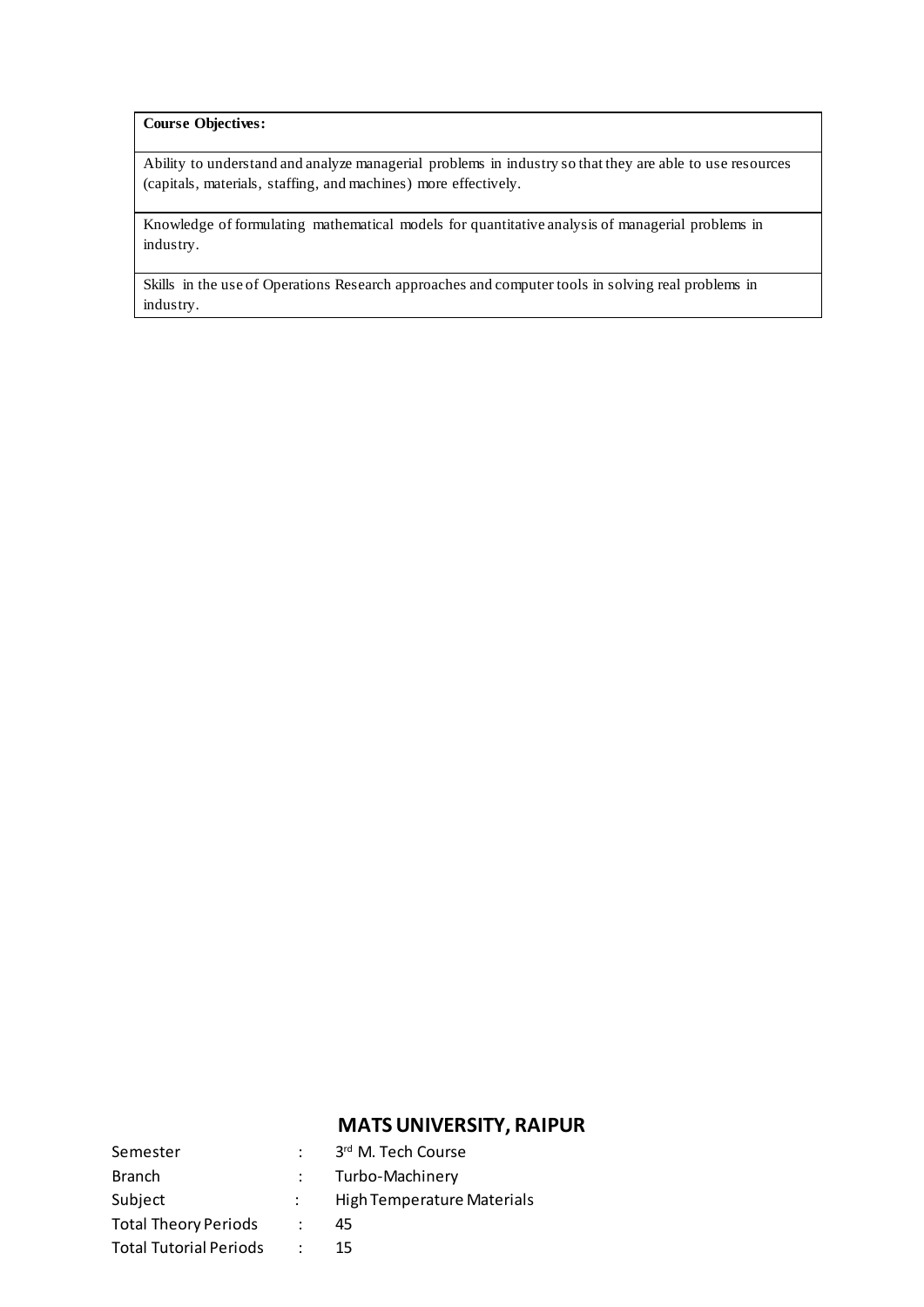| <b>Course Objectives :</b>                                                                                  |
|-------------------------------------------------------------------------------------------------------------|
| To provide a fundamental understanding of the principles of heat transfer due to conduction, convection and |
| radiation.                                                                                                  |
| To achieve an understanding of the basic concepts of phase change processes.                                |
| To understand the principles of mass transfer.                                                              |

## **UNIT-I CREEP**

Factors influencing functional life of components at elevated temperatures, definition of creep curve, various stages of creep, metallurgical factors influencing various stages, effect of stress, temperature and strain rate.

#### **UNIT-II DESIGN FOR CREEP RESISTANCE**

Design of transient creep time, hardening, strain hardening, expressions of rupture life of creep, ductile & brittle materials, Monkman- Grant relationship.

#### **UNIT-III FRACTURE**

Various types of fracture, brittle to ductile from low temperature to high temperature, cleavage fracture, ductile fracture due to micro void coalescence-diffusion controlled void growth; fracture maps for different alloys and oxides.

## **UNIT-IV OXIDATION AND HOT CORROSION**

Oxidation, Pilling, Bedworth ratio, kinetic laws of oxidation- defect structure and control of oxidation by alloy additions, hot gas corrosion deposit, modified hot gas corrosion, fluxing mechanisms, effect of alloying elements on hot corrosion, interaction of hot corrosion and creep, methods of combat hot corrosion.

## **UNIT-V SUPER ALLOYS AND OTHER MATERIALS**

Iron base, Nickel base and Cobalt base super alloys, composition control, solid solution strengthening, precipitation hardening by gamma prime, grain boundary strengthening, TCP phase, embrittlement, solidification of single crystals, Intermetallics, high temperature ceramics.

## **TEXT BOOKS**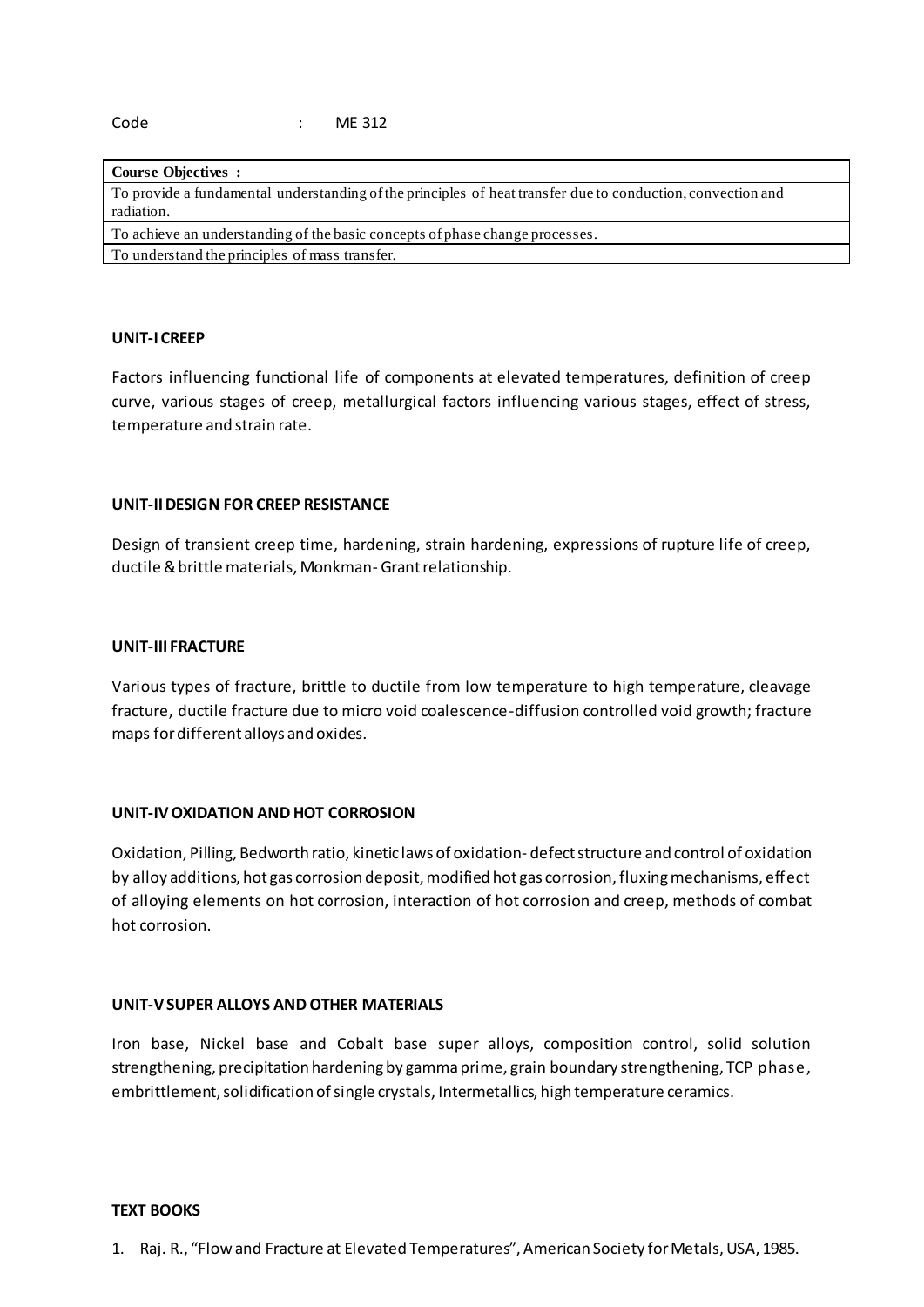- 2. Hertzberg R. W., "Deformation and Fracture Mechanics of Engineering materials", 4th Edition, John Wiley, USA, 1996.
- 3. Courtney T.H, "Mechanical Behavior of Materials", McGraw-Hill, USA, 1990.

## **REFERENCES**

- 1. Boyle J.T, Spencer J, "Stress Analysis for Creep", Butterworths, UK, 1983.
- 2. Bressers. J., "Creep and Fatigue in High Temperature Alloys", Applied Science, 1981.
- 3. McLean D., "Directionally Solidified Materials for High Temperature Service", The Metals Society, USA, 1985.

#### **Course Outcome:**

Apply knowledge of heat transfer for understanding, formulating and solving engineering problems.

Acquire knowledge and hands-on competence in applying the concepts of heat and mass transfer in the design and development of mechanical systems.

Demonstrate creativeness in designing new systems components and processes in the field of engineering in general and mechanical engineering in particular

Identify, analysis, and solve mechanical engineering problems useful to the society.

Work effectively with engineering and science teams as well as with multidisciplinary designs.

| Semester                      | 3rd M. Tech Course       |
|-------------------------------|--------------------------|
| <b>Branch</b>                 | Turbo-Machinery          |
|                               |                          |
| Subject                       | Design of Heat Exchanger |
| <b>Total Theory Periods</b>   | 45                       |
| <b>Total Tutorial Periods</b> | 15                       |
| Code                          | ME 3131                  |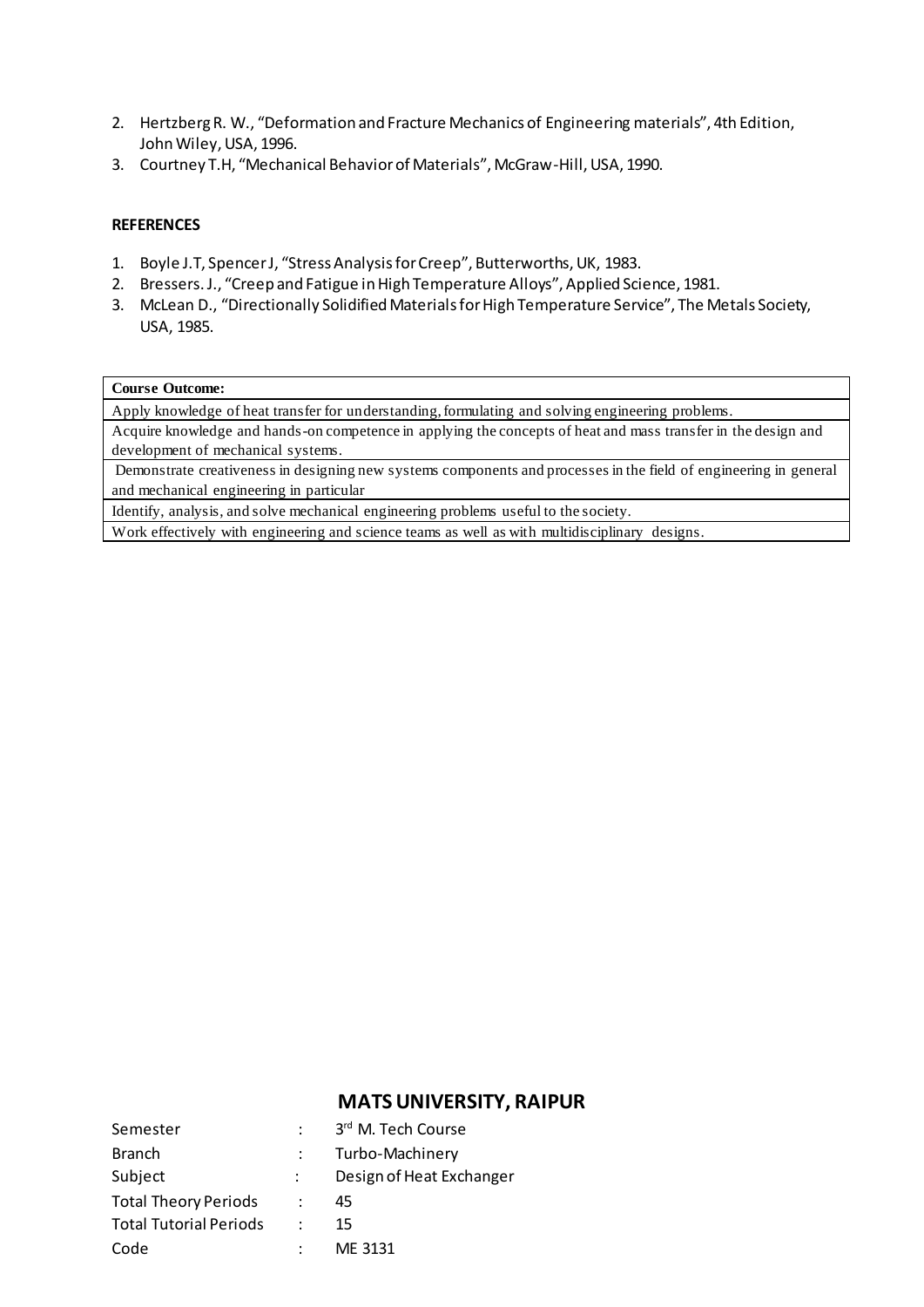| <b>Course Objectives :</b>                                                                                  |
|-------------------------------------------------------------------------------------------------------------|
| To provide a fundamental understanding of the principles of heat transfer due to conduction, convection and |
| radiation.                                                                                                  |
| To achieve an understanding of the basic concepts of phase change processes.                                |
| To understand the principles of mass transfer.                                                              |

## **UNIT-I**

Review of Heat Transfer Principles & Convection Correlation. Introduction to Heat Exchangers and classification.

## **UNIT-II**

Basic Design Methodologies, -NTU Method AND LMTD method, Design of Double Pipe Heat Exchangers, Shell & Tube Type Heat Exchangers, TEMA, Nomenclature, j –Factors.

## **UNIT-III**

Conventional Design Methods, Bell-Delware Method, Compact Heat Exchangers, j -Factors, Design Method, Condensers Classification and Design, Methods for Surface Condensers.

## **UNIT-IV**

Evaporators – classification and Design Methods, Plate Type –Heat Exchangers, Regenerators.

## **UNIT-V**

Basic Concepts of Mechanical Design of Heat Exchanger, Fixed and Floating Tube Sheet Design, Design of Expansion Bellows.

## **TEXT BOOKS**

- 1. Holger Martin, "Heat Exchangers" Hemisphere Publ. Corp. Washington, 1992.
- 2. Kuppan, T., "Heat Exchanger Design Handbook", Macel Dekker, Inc., N.Y. 2000.
- 3. Saunders, E.A.D., "Heat Exchangers Selection Design and Con struction", Longmann Scientific and Technical, N.Y., 1988.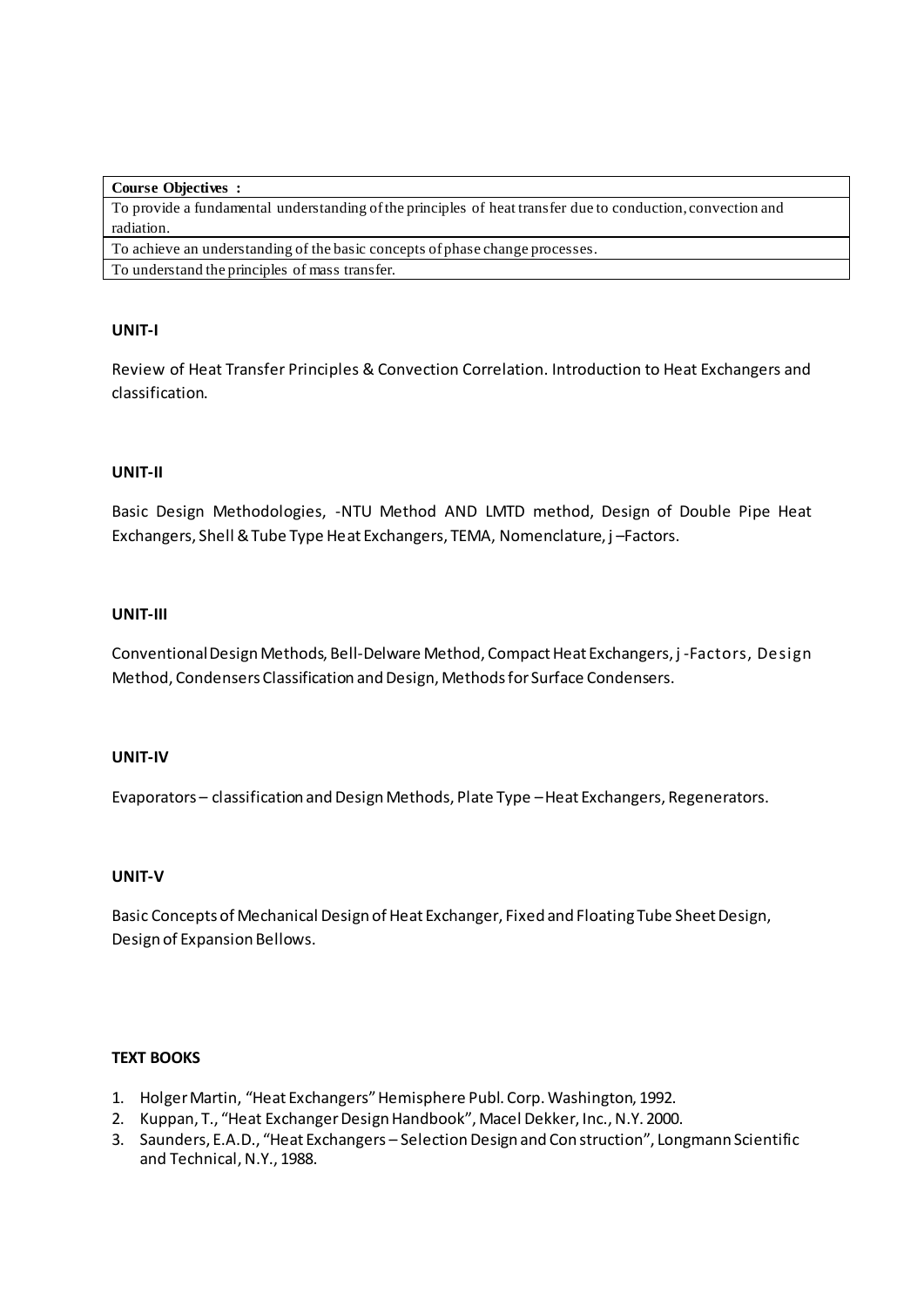#### **REFERENCES**

- 1. Kern, D.O., "Process Heat Transfer", McGraw Hill, 1965.
- 2. Shah R.K., Subbarao, E.C., Mashelkar, R.A., "Heat Transfer Equipment Design", Hemisphere Publ. Corp., 1988.
- 3. Seikan Ishigai, "Steam Power Engineering -Thermal and Hydraulic Design Principles", Cambridge Univ. Press 1999.

#### **Course Outcome:**

Apply knowledge of heat transfer for understanding, formulating and solving engineering problems.

Acquire knowledge and hands-on competence in applying the concepts of heat and mass transfer in the design and development of mechanical systems.

Demonstrate creativeness in designing new systems components and processes in the field of engineering in general and mechanical engineering in particular

Identify, analysis, and solve mechanical engineering problems useful to the society.

Work effectively with engineering and science teams as well as with multidisciplinary designs.

| Semester      | 3rd M. Tech Course |
|---------------|--------------------|
| <b>Branch</b> | Turbo-Machinery    |
| Subject       | CFD Lab            |
| Code          | ME 314             |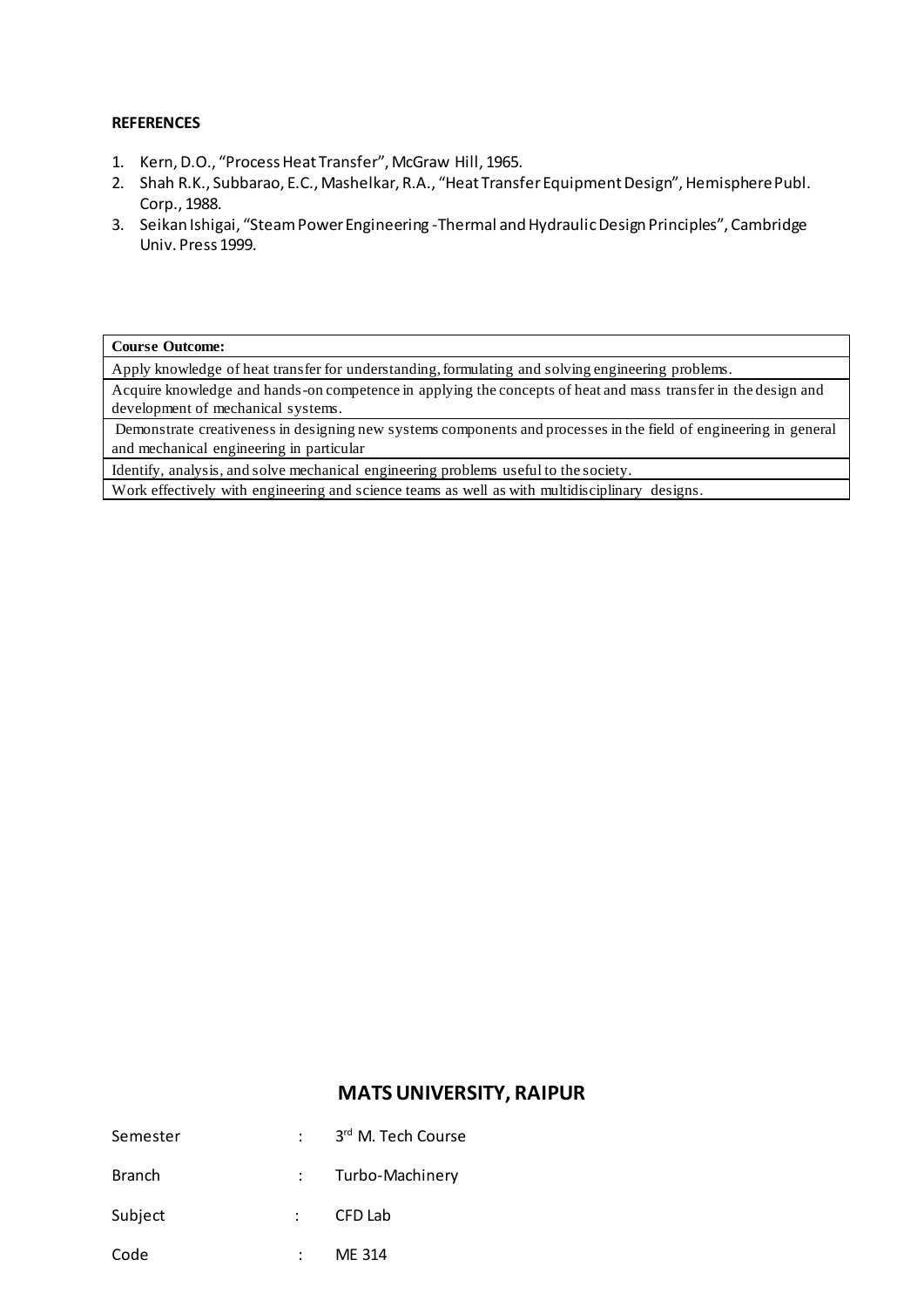|  | <b>Course Objectives:</b> |
|--|---------------------------|
|--|---------------------------|

To understand boundary layer theory

To formulate basic equations for impact of free jets

To understand construction and working and performance of various Turbines

To understand construction and working & performance of various Pumps

To solve and analyze a variety of fluid mechanics and fluid machinery related problems.

## **LIST OF EXPERIMENTS**

- 1. To carry out flow simulation for the supersonic flow over a flat plate.
- 2. To carry out flow simulation for turbulent flow in a pipe.
- 3. Flow Simulation over a circular cylinder with circulation effect.
- 4. Generation velocity profile for laminar flow
- 5. Generation of velocity profile for turbulent flow
- 6. Nussent number determination for a flow with constant it edition
- 7. Nussent number determination for a flow with heat edition at constant temperature
- 8. Simulation of flow over a car body.
- 9. Simulation of supersonic flow over an aircraft.
- 10. Determination of drag for a flow over a body
- 11. Analysis of 2-D transient heat flow over a plate
- 12. To study about different K-E models.
- 13. Friction factor for laminar flow
- 14. Friction factor for turbulent flow
- 15. Shear stress distribution for a flow in horizontal duct
- 16. To study about Navier-Stoke's Equation and various methods for its solution.
- 17. To study about various Grid-less techniques used in CFD.
- 18. To study about Moving Mesh and Auto-Mesh techniques.
- 19. To study about species transport and energy transport equation for combustion analysis.

## **LIST OF EQUIPMENTS**

- 9. Computers with minimum 1 GB RAM, Pentium-IV Processor,
- 10. Ansys Fluent and Gambit packages,
- 11. ANSYS- 12 with Fluent and CFX,
- 12. UPS 10 KVa 3-Phase.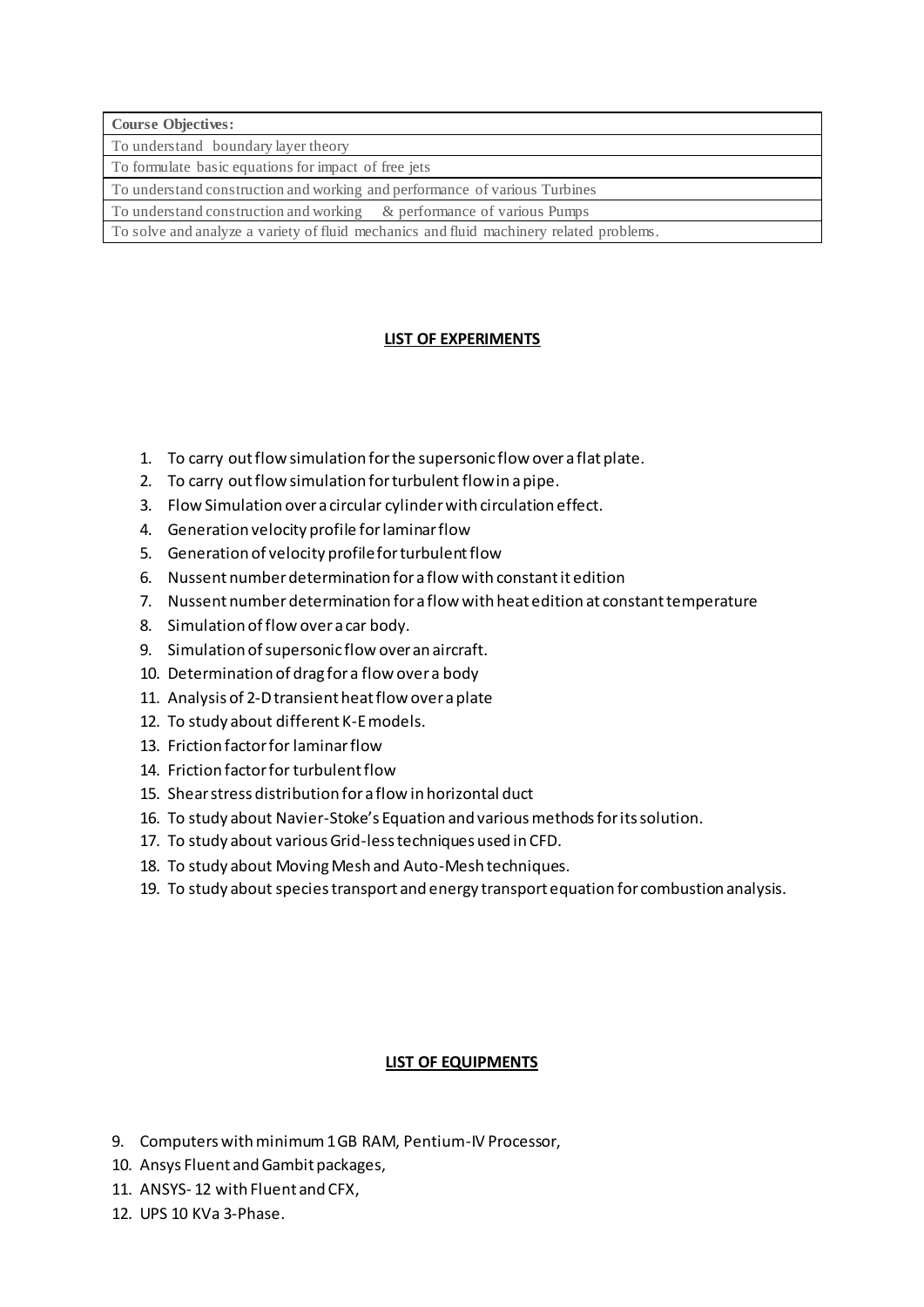## **Course Outcomes:**

Apply knowledge of fluid mechanics and fluid machinery for understanding, formulating and solving engineering problems.

Acquire knowledge and hands-on competence in applying the concepts of fluid mechanics and fluid machinery in the design and development of mechanical systems.

Identify, analysis, and solve mechanical engineering problems useful to the society.

Work effectively with engineering and science teams as well as with multidisciplinary designs.

Skillfully use modern engineering tools and techniques for mechanical engineering design, analysis and application.

| Semester      | 3rd M. Tech Course     |
|---------------|------------------------|
| <b>Branch</b> | Turbo-Machinery        |
| Subject       | Project Work Phase - I |
| Code          | MF 315                 |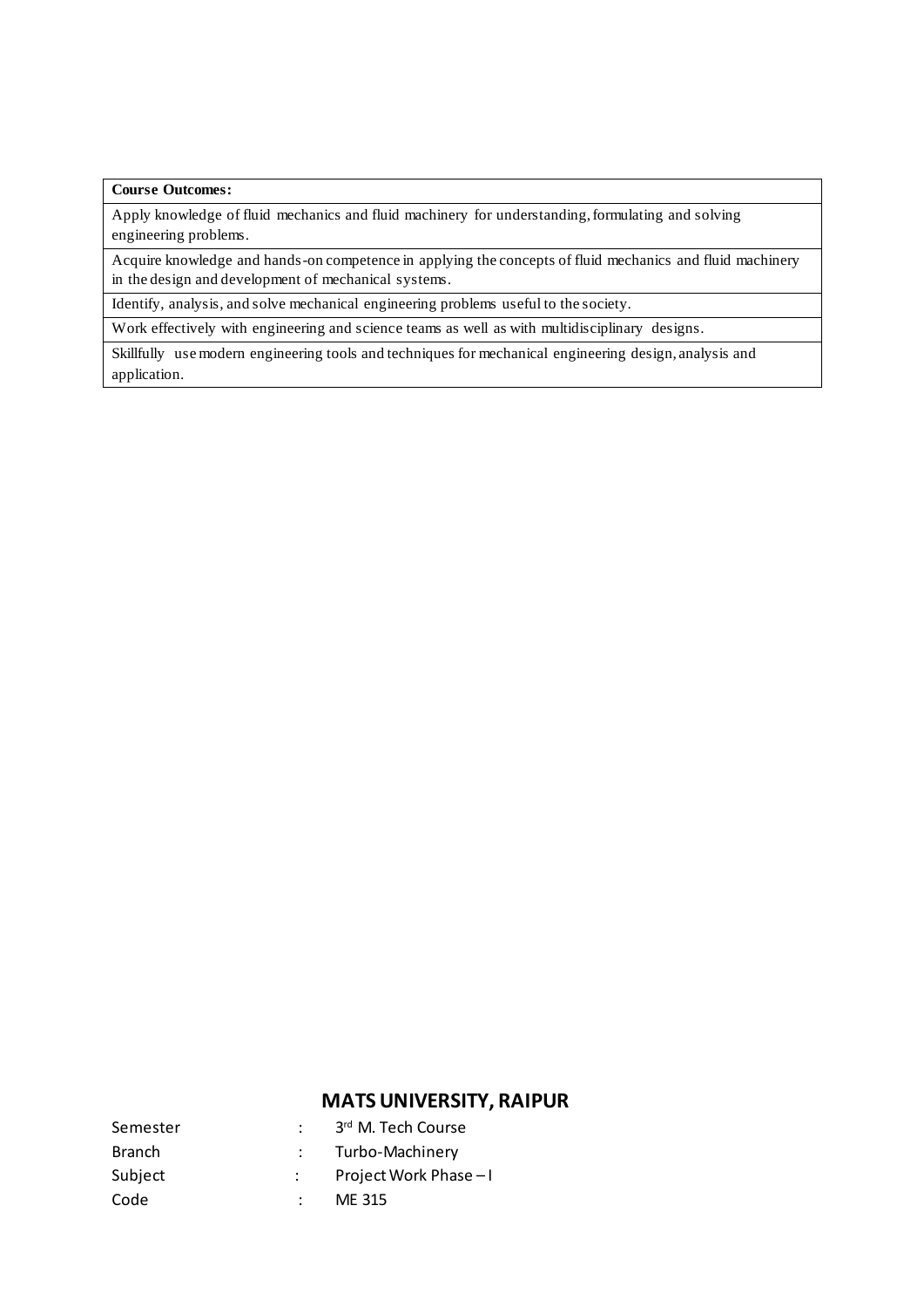The objective of the phase – I of the students project work is to prepare themselves to undertake lively project which will found end application to the industry /society. Preparation for the project work involve

- $\checkmark$  The project for M. Tech should be carried by individual student.
- $\checkmark$  Make a preliminary survey and data collection or literature review of the project proposed in the next semester.
- $\checkmark$  Conduct a thorough literature survey and publish or present a paper of the proposed work in any one of the forthcoming International seminars/conferences/journals.
- ✓ Plan for necessary supports, facilities, analytical tools and fixation of faculties /supervisors for the final semester project work.
- ✓ Partial work of the project is to be carried out in Phase-I and remaining in Phase-II which leads to the Thesis submission at the end of the project work.
- ✓ Project should be research oriented and at least two papers should be presented/accepted in the International Journals for the Thesis submission.

| Semester      | 4 <sup>th</sup> M. Tech Course |
|---------------|--------------------------------|
| <b>Branch</b> | Turbo-Machinery                |
| Subject       | Project Work Phase - II        |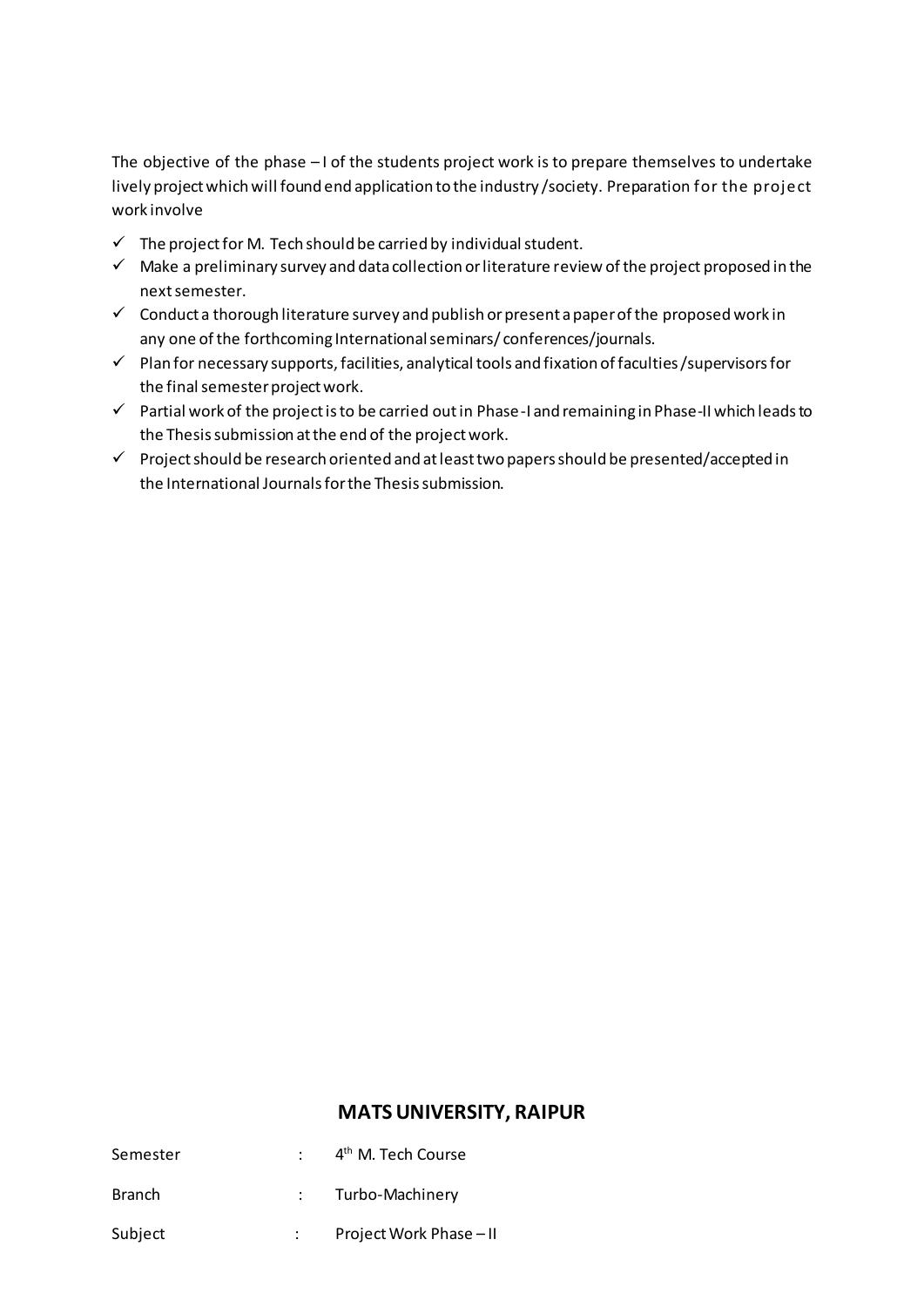Code : ME 411

The objective of the project work is to enable the students to work individually on a project involving theoretical and experimental studies related to the branch of study. Every project work shall have a guide who is the member of the faculty of the institution. Students can opt for the coguide from industries/ other colleges to get the necessary supervision. Six periods per week shall be allotted in the time table and this time shall be utilized by the students to receive the directions from the guide, on library reading, laboratory work, computer analysis or field work as assigned by the guide and also to present in periodical seminars on the progress made in the project.

Each student shall finally produce a comprehensive report in the form of Thesis covering background information, literature survey, problem statement, project work details and conclusion. This final report shall be typewritten form as specified in the guidelines. It is mandatory that the project selected should be research oriented and at least two papers/articles related to the project work should be published/ accepted for publication in the international journals for Thesis submission.

The continuous assessment shall be made as prescribed by the regulation.